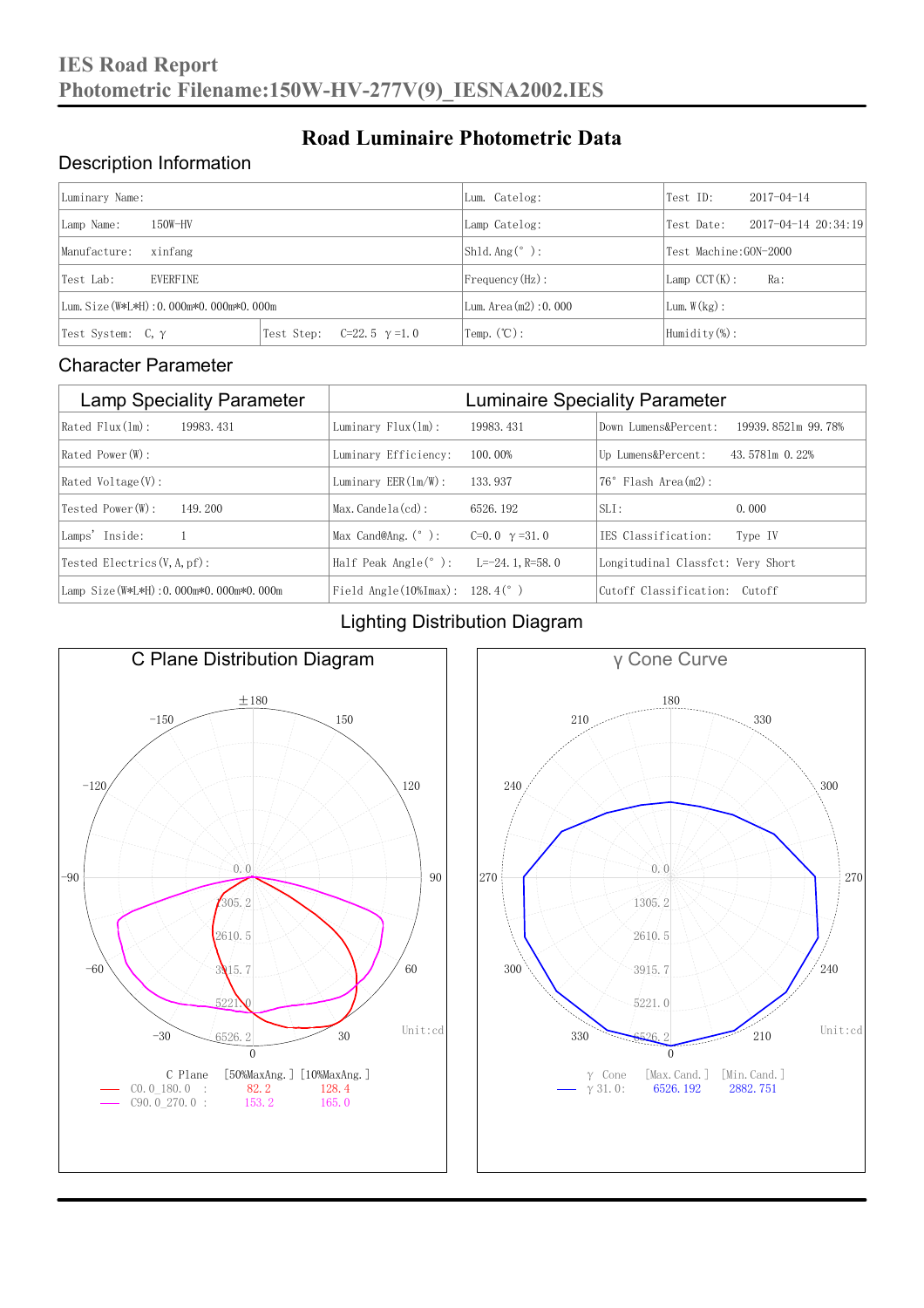### **2D Plane Light Intensity Distribution Curve**

| Lum. Name:           | Lum. Catelog:         | $Test ID: 2017-04-14$ |                                                |
|----------------------|-----------------------|-----------------------|------------------------------------------------|
| Lamp Name: 150W-HV   | Lamp Catelog:         | Test Lab: EVERFINE    |                                                |
| Manufacture: xinfang | Test Machine:GON-2000 |                       | $\vert$ Test Date: 2017-04-14 20:34:19 $\vert$ |



C Plane Distribution Diagram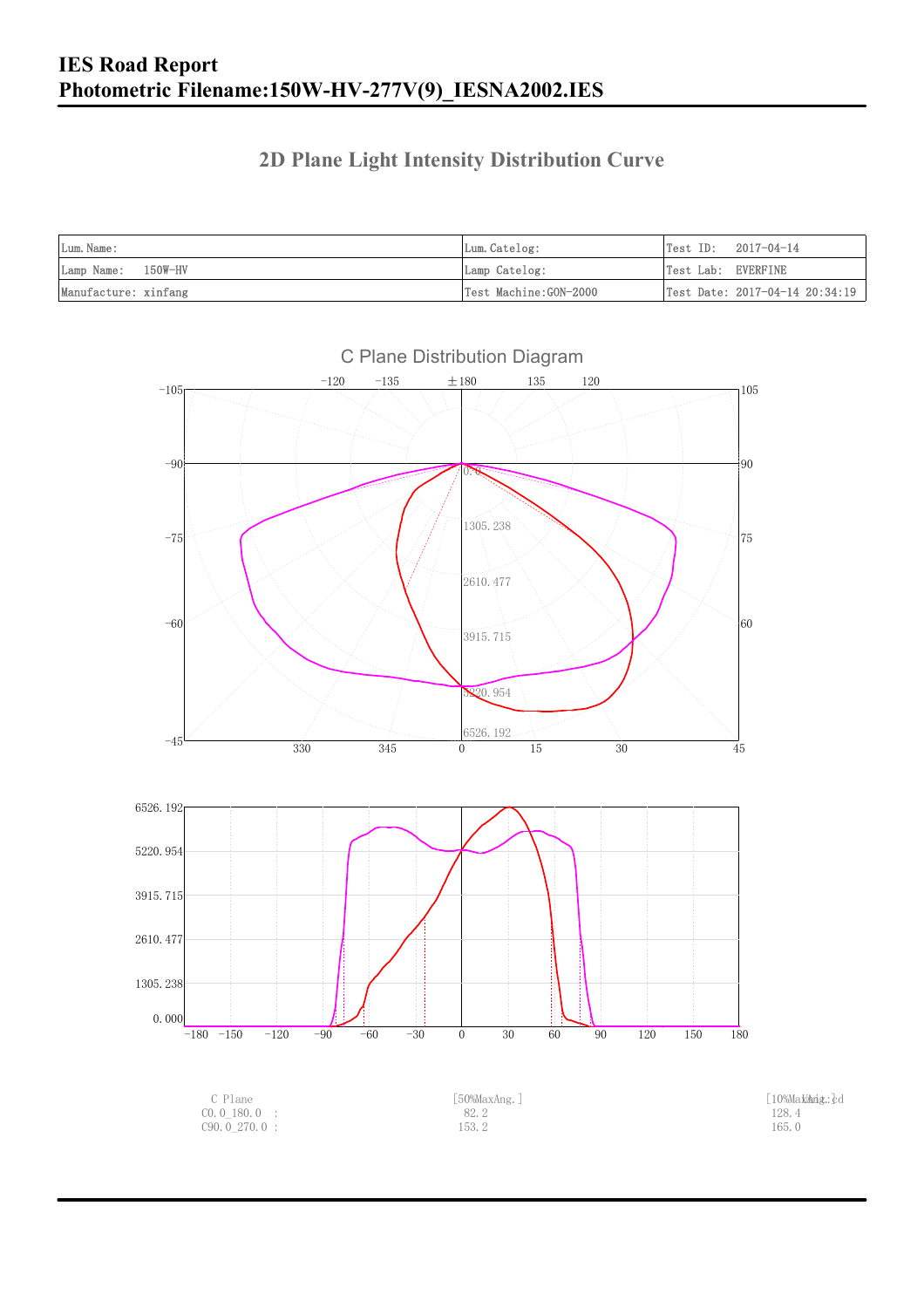### **3D Light Intensity Distribution Modal**

| Lum. Name:           | Lum. Catelog:         |                    | $\textsf{Test ID:} \quad 2017-04-14$ |
|----------------------|-----------------------|--------------------|--------------------------------------|
| Lamp Name: 150W-HV   | Lamp Catelog:         | Test Lab: EVERFINE |                                      |
| Manufacture: xinfang | Test Machine:GON-2000 |                    | Test Date: 2017-04-14 20:34:19       |

#### 3D Light Intensity Distribution Modal

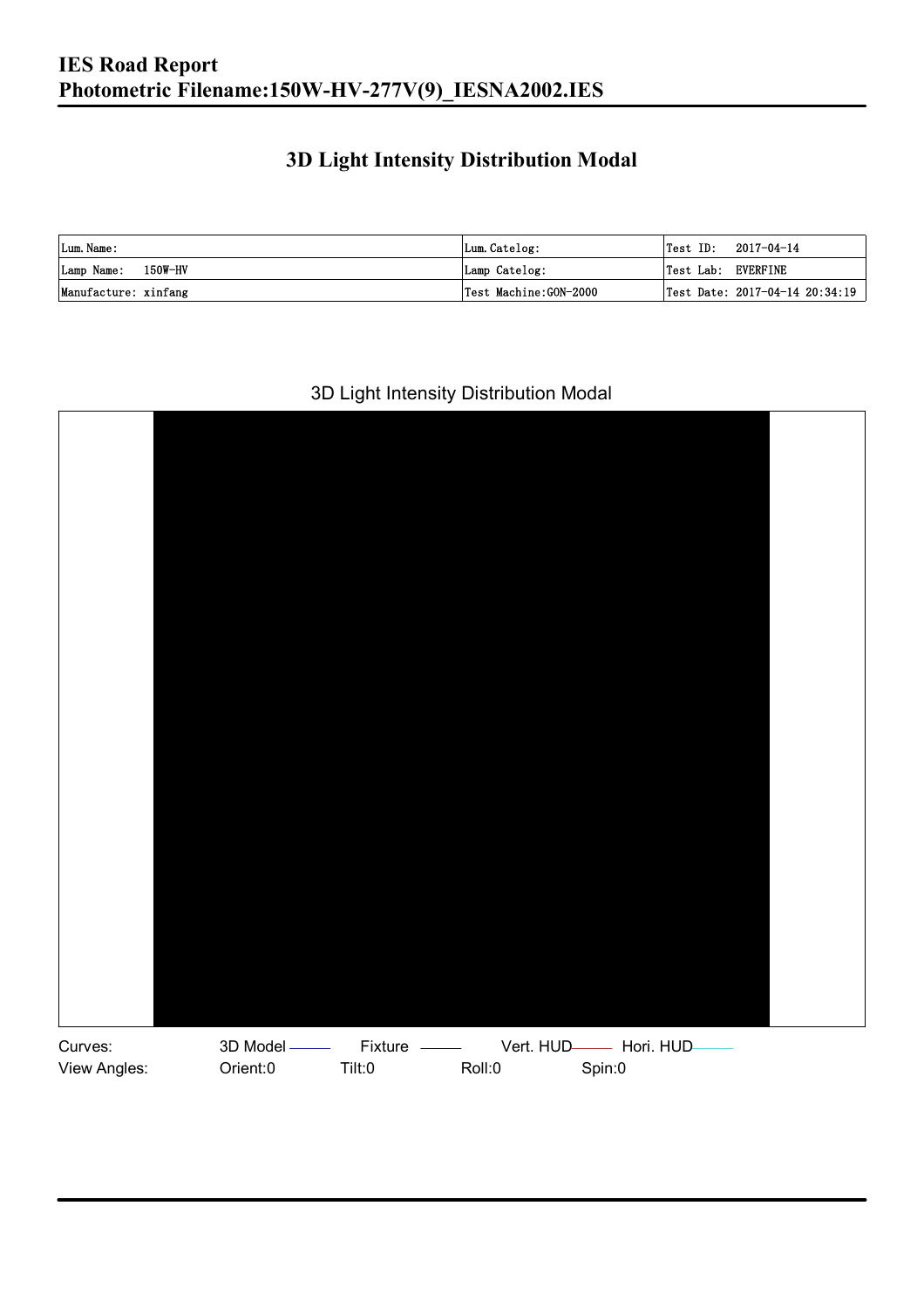### **IES Road Report Photometric Filename:150W-HV-277V(9)\_IESNA2002.IES**

### **Zonal Flux Tabulation**

| Zone $(\gamma)$ | Zone Flux     | Sums Flux     | Zone%Lamp | Sums%Lamp | Zone $(\gamma)$ | Zone Flux | Sums Flux | Zone%Lamp            | Sums%Lamp |
|-----------------|---------------|---------------|-----------|-----------|-----------------|-----------|-----------|----------------------|-----------|
|                 | $(\text{lm})$ | $(\text{lm})$ |           |           |                 | (1m)      | (1m)      |                      |           |
| $0.0-1.0$       | 5.02          | 5.02          | 0.03      | 0.03      | $45.0 - 46.0$   | 364.74    | 364.74    | 1.83                 | 1.83      |
| $1.0 - 2.0$     | 15.05         | 20.08         | 0.08      | 0.10      | 46.0 $-47.0$    | 368.17    | 732.91    | 1.84                 | 3.67      |
| $2.0 - 3.0$     | 25.06         | 45.14         | 0.13      | 0.23      | 47.0-48.0       | 371.26    | 1104.17   | 1.86                 | 5.53      |
| $3.0 - 4.0$     | 35.03         | 80.17         | 0.18      | 0.40      | 48.0-49.0       | 373.85    | 1478.01   | 1.87                 | 7.40      |
| $4.0 - 5.0$     | 44.94         | 125.10        | 0.22      | 0.63      | 49.0 $-50.0$    | 375.96    | 1853.97   | 1.88                 | 9.28      |
| $5.0 - 6.0$     | 54.79         | 179.89        | 0.27      | 0.90      | $50.0 - 51.0$   | 377.62    | 2231.59   | 1.89                 | 11.17     |
| $6.0 - 7.0$     | 64.56         | 244.45        | 0.32      | 1.22      | $51.0 - 52.0$   | 378.73    | 2610.32   | 1.90                 | 13.06     |
| $7.0 - 8.0$     | 74.25         | 318.70        | 0.37      | 1.59      | $52.0 - 53.0$   | 379.40    | 2989.71   | 1.90                 | 14.96     |
| $8.0 - 9.0$     | 83.85         | 402.55        | 0.42      | 2.01      | $53.0 - 54.0$   | 379.49    | 3369.20   | 1.90                 | 16.86     |
| $9.0 - 10.0$    | 93.35         | 495.90        | 0.47      | 2.48      | $54.0 - 55.0$   | 378.84    | 3748.04   | 1.90                 | 18.76     |
| $10.0 - 11.0$   | 102.78        | 598.67        | 0.51      | 3.00      | $55.0 - 56.0$   | 377.55    | 4125.59   | 1.89                 | 20.65     |
| $11.0 - 12.0$   | 112.13        | 710.80        | 0.56      | 3.56      | $56.0 - 57.0$   | 375.44    | 4501.03   | 1.88                 | 22.52     |
| $12.0 - 13.0$   | 121.41        | 832.21        | 0.61      | 4.16      | $57.0 - 58.0$   | 372.27    | 4873.30   | 1.86                 | 24.39     |
| $13.0 - 14.0$   | 130.60        | 962.81        | 0.65      | 4.82      | $58.0 - 59.0$   | 367.89    | 5241.19   | 1.84                 | 26.23     |
| $14.0 - 15.0$   | 139.69        | 1102.50       | 0.70      | 5.52      | $59.0 - 60.0$   | 362.25    | 5603.43   | 1.81                 | 28.04     |
| $15.0 - 16.0$   | 148.73        | 1251.23       | 0.74      | 6.26      | $60.0 - 61.0$   | 355.32    | 5958.75   | 1.78                 | 29.82     |
| $16.0 - 17.0$   | 157.72        | 1408.95       | 0.79      | 7.05      | $61.0 - 62.0$   | 347.22    | 6305.97   | 1.74                 | 31.56     |
| $17.0 - 18.0$   | 166.70        | 1575.65       | 0.83      | 7.88      | $62.0 - 63.0$   | 338.11    | 6644.08   | 1.69                 | 33.25     |
| $18.0 - 19.0$   | 175.68        | 1751.32       | 0.88      | 8.76      | $63.0 - 64.0$   | 328.16    | 6972.25   | 1.64                 | 34.89     |
| $19.0 - 20.0$   | 184.62        | 1935.94       | 0.92      | 9.69      | $64.0 - 65.0$   | 317.68    | 7289.93   | 1.59                 | 36.48     |
| $20.0 - 21.0$   | 193.51        | 2129.45       | 0.97      | 10.66     | $65.0 - 66.0$   | 307.28    | 7597.21   | 1.54                 | 38.02     |
| $21.0 - 22.0$   | 202.36        | 2331.80       | 1.01      | 11.67     | $66.0 - 67.0$   | 297.39    | 7894.60   | 1.49                 | 39.51     |
| $22.0 - 23.0$   | 211.17        | 2542.98       | 1.06      | 12.73     | $67.0 - 68.0$   | 287.72    | 8182.32   | 1.44                 | 40.95     |
| $23.0 - 24.0$   | 219.95        | 2762.93       | 1.10      | 13.83     | $68.0 - 69.0$   | 278.36    | 8460.68   | 1.39                 | 42.34     |
| $24.0 - 25.0$   | 228.66        | 2991.59       | 1.14      | 14.97     | 69.0-70.0       | 269.22    | 8729.90   | 1.35                 | 43.69     |
| $25.0 - 26.0$   | 237.29        | 3228.89       | 1.19      | 16.16     | $70.0 - 71.0$   | 259.48    | 8989.38   | 1.30                 | 44.98     |
| $26.0 - 27.0$   | 245.81        | 3474.69       | 1.23      | 17.39     | $71.0 - 72.0$   | 249.17    | 9238.56   | 1.25                 | 46.23     |
| $27.0 - 28.0$   | 254.19        | 3728.88       | 1.27      | 18.66     | $72.0 - 73.0$   | 238.26    | 9476.82   | 1.19                 | 47.42     |
| $28.0 - 29.0$   | 262.45        | 3991.33       | 1.31      | 19.97     | $73.0 - 74.0$   | 225.93    | 9702.75   | 1.13                 | 48.55     |
| 29.0-30.0       | 270.55        | 4261.88       | 1.35      | 21.33     | 74.0-75.0       | 209.51    | 9912.26   | $1.\,\allowbreak 05$ | 49.60     |
| $30.0 - 31.0$   | 278.46        | 4540.34       | 1.39      | 22.72     | $75.0 - 76.0$   | 188.46    | 10100.72  | 0.94                 | 50.55     |
| $31.0 - 32.0$   | 286.15        | 4826.49       | 1.43      | 24.15     | $76.0 - 77.0$   | 164.95    | 10265.68  | 0.83                 | 51.37     |
| $32.0 - 33.0$   | 293.58        | 5120.07       | 1.47      | 25.62     | $77.0 - 78.0$   | 142.15    | 10407.83  | 0.71                 | 52.08     |
| $33.0 - 34.0$   | 300.74        | 5420.81       | 1.50      | 27.13     | 78.0-79.0       | 120.13    | 10527.96  | 0.60                 | 52.68     |
| $34.0 - 35.0$   | 307.66        | 5728.47       | 1.54      | 28.67     | $79.0 - 80.0$   | 94.90     | 10622.86  | 0.47                 | 53.16     |
| $35.0 - 36.0$   | 314.34        | 6042.81       | 1.57      | 30.24     | $80.0 - 81.0$   | 70.76     | 10693.62  | 0.35                 | 53.51     |
| $36.0 - 37.0$   | 320.71        | 6363.52       | 1.60      | 31.84     | $81.0 - 82.0$   | 50.83     | 10744.45  | 0.25                 | 53.77     |
| $37.0 - 38.0$   | 326.77        | 6690.29       | 1.64      | 33.48     | $82.0 - 83.0$   | 33.85     | 10778.30  | 0.17                 | 53.94     |
| $38.0 - 39.0$   | 332.57        | 7022.86       | 1.66      | 35.14     | $83.0 - 84.0$   | 20.91     | 10799.21  | 0.10                 | 54.04     |
| $39.0 - 40.0$   | 338.05        | 7360.91       | 1.69      | 36.84     | 84.0-85.0       | 10.87     | 10810.09  | 0.05                 | 54.10     |
| $40.0 - 41.0$   | 343.18        | 7704.09       | 1.72      | 38.55     | 85.0-86.0       | 4.14      | 10814.22  | 0.02                 | 54.12     |
| $41.0 - 42.0$   | 347.98        | 8052.07       | 1.74      | 40.29     | $86.0 - 87.0$   | 1.40      | 10815.63  | 0.01                 | 54.12     |
| $42.0 - 43.0$   | 352.57        | 8404.63       | 1.76      | 42.06     | 87.0-88.0       | 0.78      | 10816.41  | 0.00                 | 54.13     |
| $43.0 - 44.0$   | 356.90        | 8761.53       | 1.79      | 43.84     | 88.0-89.0       | 0.55      | 10816.96  | 0.00                 | 54.13     |
| $44.0 - 45.0$   | 360.96        | 9122.49       | 1.81      | 45.65     | $89.0 - 90.0$   | 0.41      | 10817.36  | 0.00                 | 54.13     |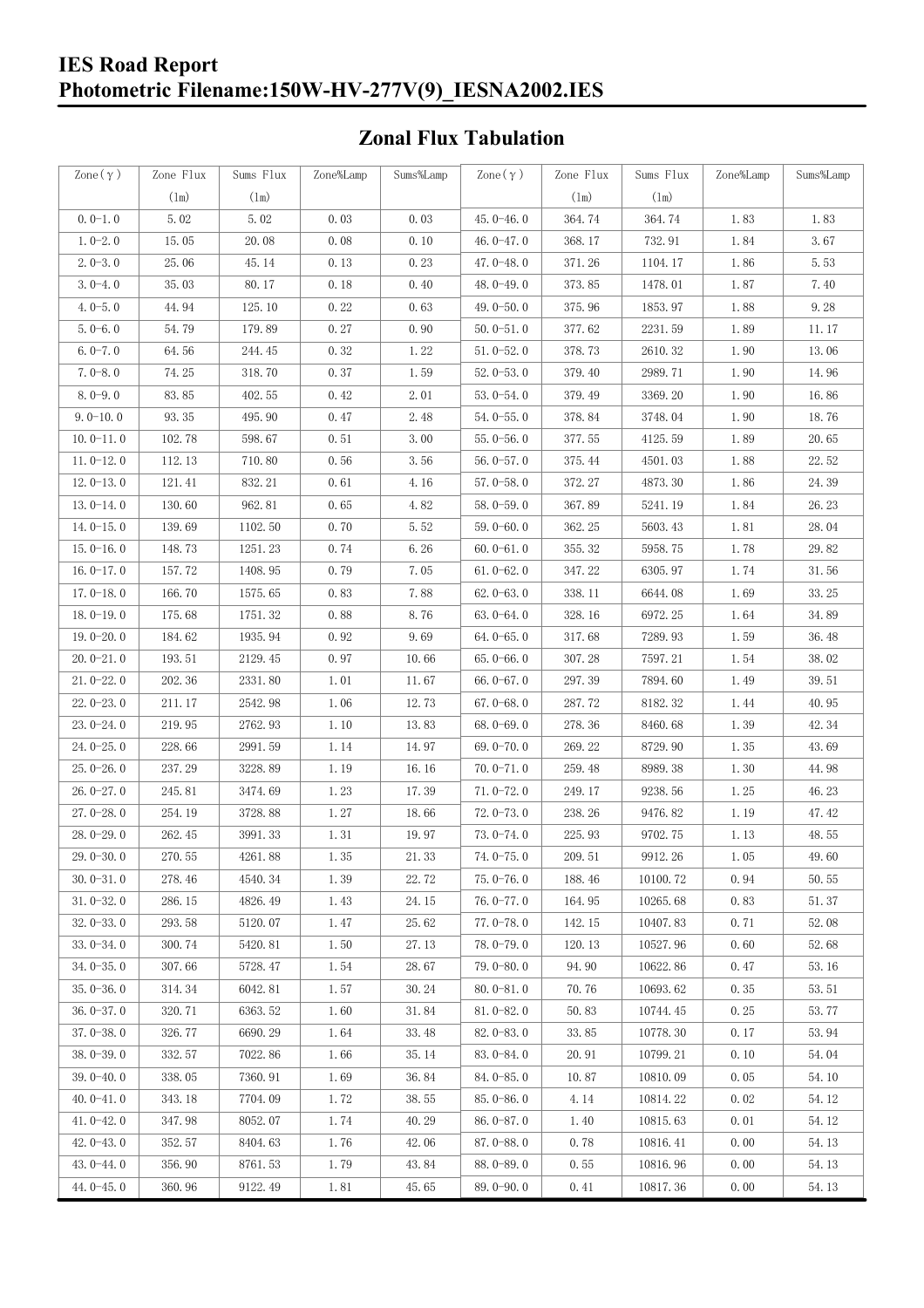### **IES Road Report Photometric Filename:150W-HV-277V(9)\_IESNA2002.IES**

## **Zonal Flux Tabulation - (Cont.)**

| Zone $(\gamma)$ | Zone Flux | Sums Flux | Zone%Lamp | Sums%Lamp | Zone $(\gamma)$ | Zone Flux | Sums Flux | Zone%Lamp | Sums%Lamp |
|-----------------|-----------|-----------|-----------|-----------|-----------------|-----------|-----------|-----------|-----------|
|                 | (1m)      | (1m)      |           |           |                 | (1m)      | $(\ln)$   |           |           |
| $90.0 - 91.0$   | 0.38      | 0.38      | 0.00      | 0.00      | $135.0 - 136.0$ | 0.66      | 0.66      | 0.00      | 0.00      |
| $91.0 - 92.0$   | 0.37      | 0.75      | 0.00      | 0.00      | 136.0-137.0     | 0.65      | 1.30      | 0.00      | 0.01      |
| $92.0 - 93.0$   | 0.37      | 1.12      | 0.00      | 0.01      | 137.0-138.0     | 0.63      | 1.94      | 0.00      | 0.01      |
| 93.0-94.0       | 0.37      | 1.49      | 0.00      | 0.01      | 138.0-139.0     | 0.62      | 2.55      | 0.00      | 0.01      |
| $94.0 - 95.0$   | 0.38      | 1.86      | 0.00      | 0.01      | 139.0-140.0     | 0.61      | 3.16      | 0.00      | 0.02      |
| $95.0 - 96.0$   | 0.38      | 2.25      | 0.00      | 0.01      | $140.0 - 141.0$ | 0.60      | 3.76      | 0.00      | 0.02      |
| $96.0 - 97.0$   | 0.39      | 2.64      | 0.00      | 0.01      | 141.0-142.0     | 0.58      | 4.34      | 0.00      | 0.02      |
| $97.0 - 98.0$   | 0.41      | 3.05      | 0.00      | 0.02      | 142.0-143.0     | 0.57      | 4.91      | 0.00      | 0.02      |
| 98.0-99.0       | 0.42      | 3.46      | 0.00      | 0.02      | 143.0-144.0     | 0.56      | 5.47      | 0.00      | 0.03      |
| $99.0 - 100.0$  | 0.43      | 3.89      | 0.00      | 0.02      | 144.0-145.0     | 0.54      | 6.01      | 0.00      | 0.03      |
| $100.0 - 101.0$ | 0.45      | 4.34      | 0.00      | 0.02      | $145.0 - 146.0$ | 0.53      | 6.54      | 0.00      | 0.03      |
| $101.0 - 102.0$ | 0.47      | 4.81      | 0.00      | 0.02      | 146.0-147.0     | 0.52      | 7.07      | 0.00      | 0.04      |
| $102.0 - 103.0$ | 0.49      | 5.29      | 0.00      | 0.03      | 147.0-148.0     | 0.51      | 7.58      | 0.00      | 0.04      |
| $103.0 - 104.0$ | 0.51      | 5.81      | 0.00      | 0.03      | 148.0-149.0     | 0.51      | 8.09      | 0.00      | 0.04      |
| $104.0 - 105.0$ | 0.54      | 6.34      | 0.00      | 0.03      | $149.0 - 150.0$ | 0.49      | 8.58      | 0.00      | 0.04      |
| $105.0 - 106.0$ | 0.57      | 6.91      | 0.00      | 0.03      | $150.0 - 151.0$ | 0.48      | 9.06      | 0.00      | 0.05      |
| $106.0 - 107.0$ | 0.59      | 7.50      | 0.00      | 0.04      | $151.0 - 152.0$ | 0.46      | 9.52      | 0.00      | 0.05      |
| $107.0 - 108.0$ | 0.62      | 8.12      | 0.00      | 0.04      | $152.0 - 153.0$ | 0.44      | 9.96      | 0.00      | 0.05      |
| $108.0 - 109.0$ | 0.64      | 8.76      | 0.00      | 0.04      | $153.0 - 154.0$ | 0.43      | 10.39     | 0.00      | 0.05      |
| $109.0 - 110.0$ | 0.66      | 9.43      | 0.00      | 0.05      | 154.0-155.0     | 0.41      | 10.80     | 0.00      | 0.05      |
| $110.0 - 111.0$ | 0.68      | 10.11     | 0.00      | 0.05      | $155.0 - 156.0$ | 0.39      | 11.19     | 0.00      | 0.06      |
| $111.0 - 112.0$ | 0.69      | 10.80     | 0.00      | 0.05      | $156.0 - 157.0$ | 0.37      | 11.56     | 0.00      | 0.06      |
| $112.0 - 113.0$ | 0.70      | 11.50     | 0.00      | 0.06      | 157.0-158.0     | 0.35      | 11.92     | 0.00      | 0.06      |
| $113.0 - 114.0$ | 0.71      | 12.21     | 0.00      | 0.06      | 158.0-159.0     | 0.34      | 12.25     | 0.00      | 0.06      |
| $114.0 - 115.0$ | 0.72      | 12.93     | 0.00      | 0.06      | $159.0 - 160.0$ | 0.32      | 12.57     | 0.00      | 0.06      |
| $115.0 - 116.0$ | 0.72      | 13.65     | 0.00      | 0.07      | $160.0 - 161.0$ | 0.31      | 12.88     | 0.00      | 0.06      |
| $116.0 - 117.0$ | 0.72      | 14.37     | 0.00      | 0.07      | $161.0 - 162.0$ | 0.29      | 13.17     | 0.00      | 0.07      |
| $117.0 - 118.0$ | 0.72      | 15.09     | 0.00      | 0.08      | $162.0 - 163.0$ | 0.28      | 13.45     | 0.00      | 0.07      |
| $118.0 - 119.0$ | 0.72      | 15.81     | 0.00      | 0.08      | $163.0 - 164.0$ | 0.26      | 13.72     | 0.00      | 0.07      |
| 119.0-120.0     | 0.73      | 16.54     | 0.00      | 0.08      | 164.0-165.0     | 0.25      | 13.97     | 0.00      | 0.07      |
| $120.0 - 121.0$ | 0.74      | 17.29     | 0.00      | 0.09      | $165.0 - 166.0$ | 0.24      | 14.20     | 0.00      | 0.07      |
| $121.0 - 122.0$ | 0.75      | 18.04     | 0.00      | 0.09      | $166.0 - 167.0$ | 0.22      | 14.42     | 0.00      | 0.07      |
| $122.0 - 123.0$ | 0.75      | 18.79     | 0.00      | 0.09      | $167.0 - 168.0$ | 0.22      | 14.64     | 0.00      | 0.07      |
| $123.0 - 124.0$ | 0.75      | 19.54     | 0.00      | 0.10      | $168.0 - 169.0$ | 0.21      | 14.86     | 0.00      | 0.07      |
| $124.0 - 125.0$ | 0.75      | 20.30     | 0.00      | 0.10      | $169.0 - 170.0$ | 0.21      | 15.06     | 0.00      | 0.08      |
| $125.0 - 126.0$ | 0.75      | 21.05     | 0.00      | 0.11      | $170.0 - 171.0$ | 0.19      | 15.26     | 0.00      | 0.08      |
| $126.0 - 127.0$ | 0.75      | 21.80     | 0.00      | 0.11      | 171.0-172.0     | 0.18      | 15.43     | 0.00      | 0.08      |
| $127.0 - 128.0$ | 0.74      | 22.54     | 0.00      | 0.11      | 172.0-173.0     | 0.16      | 15.59     | 0.00      | 0.08      |
| $128.0 - 129.0$ | 0.74      | 23.28     | 0.00      | 0.12      | 173.0-174.0     | 0.14      | 15.73     | 0.00      | 0.08      |
| $129.0 - 130.0$ | 0.73      | 24.01     | 0.00      | 0.12      | 174.0-175.0     | 0.12      | 15.84     | 0.00      | 0.08      |
| $130.0 - 131.0$ | 0.72      | 24.73     | 0.00      | 0.12      | $175.0 - 176.0$ | 0.10      | 15.94     | 0.00      | 0.08      |
| $131.0 - 132.0$ | 0.71      | 25.43     | 0.00      | 0.13      | 176.0-177.0     | 0.07      | 16.01     | 0.00      | 0.08      |
| $132.0 - 133.0$ | 0.69      | 26.12     | 0.00      | 0.13      | $177.0 - 178.0$ | 0.05      | 16.07     | 0.00      | 0.08      |
| $133.0 - 134.0$ | 0.68      | 26.80     | 0.00      | 0.13      | 178.0-179.0     | 0.03      | 16.10     | 0.00      | 0.08      |
| $134.0 - 135.0$ | 0.67      | 27.47     | 0.00      | 0.14      | $179.0 - 180.0$ | 0.01      | 16.11     | 0.00      | 0.08      |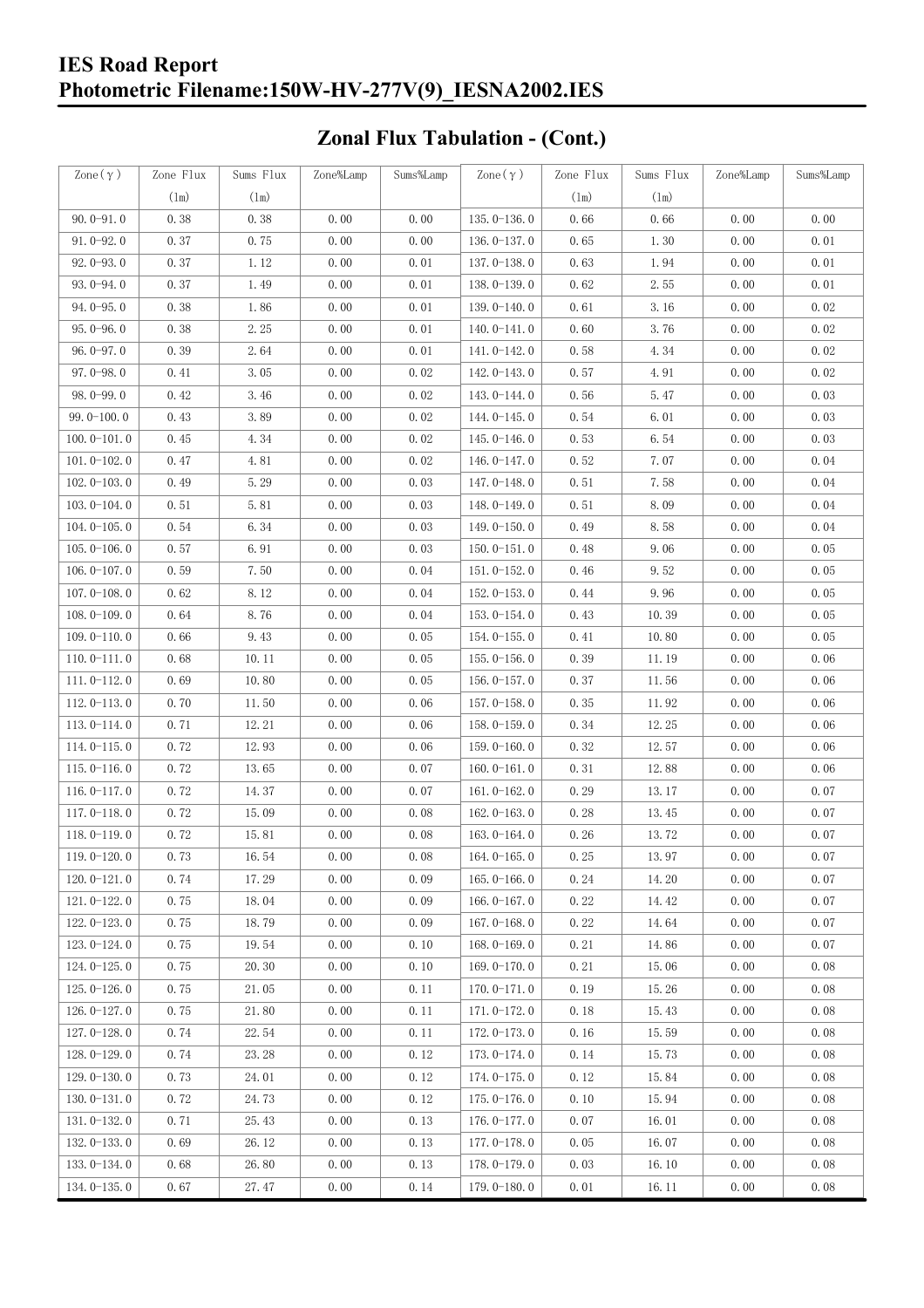### **Rectangle ISO Lighting Intensity Diagram**

| Lum. Name:           | Lum.Catelog:          | $\textsf{Test ID:} \quad 2017-04-14$ |
|----------------------|-----------------------|--------------------------------------|
| Lamp Name: 150W-HV   | Lamp Catelog:         | Test Lab: EVERFINE                   |
| Manufacture: xinfang | Test Machine:GON-2000 | Test Date: $2017-04-14$ $20:34:19$   |

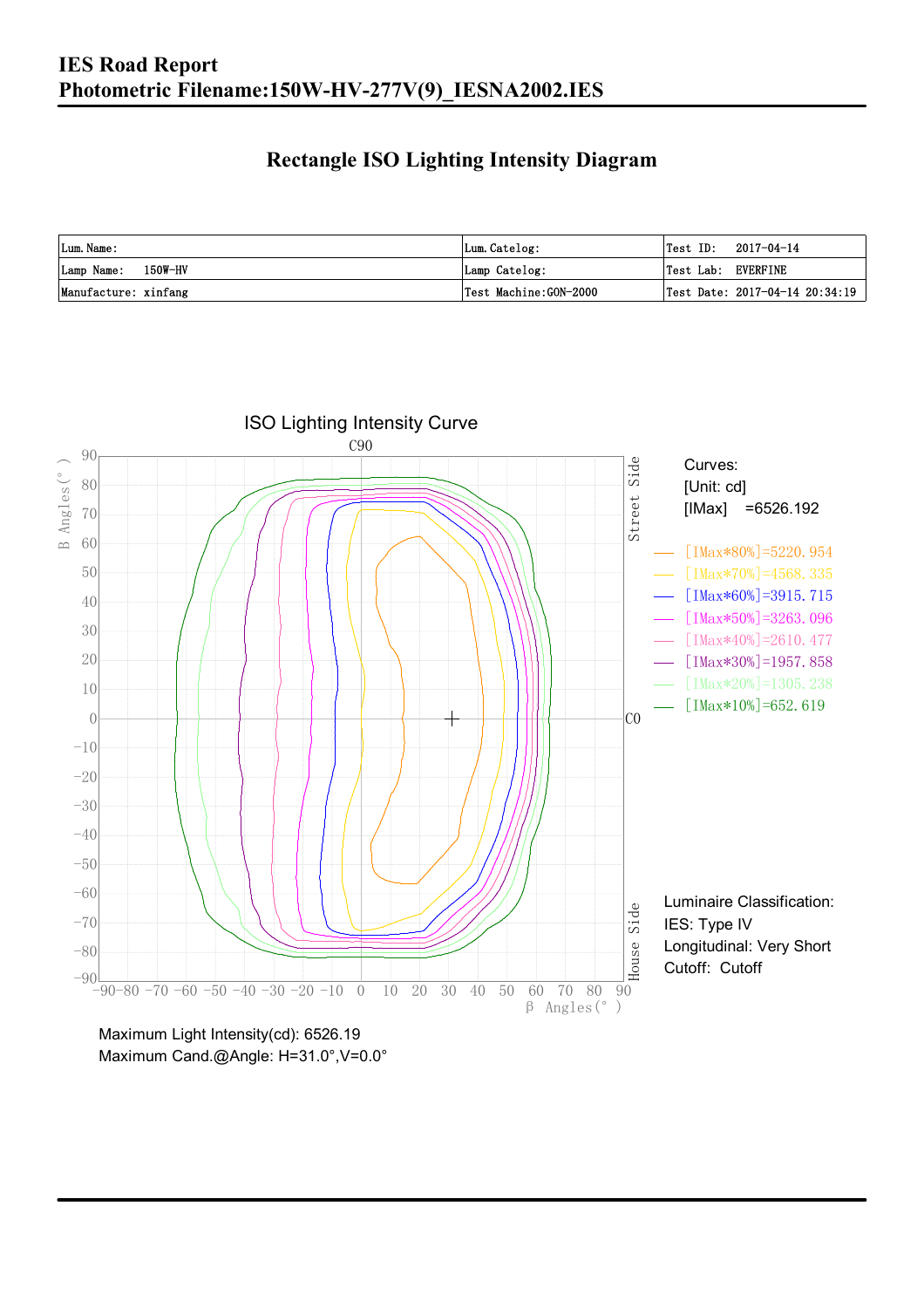#### **Round ISO Lighting Intensity Diagram**

| Lum. Name:           | Lum.Catelog:          | Test ID:<br>2017-04-14             |
|----------------------|-----------------------|------------------------------------|
| Lamp Name: 150W-HV   | Lamp Catelog:         | Test Lab: EVERFINE                 |
| Manufacture: xinfang | Test Machine:GON-2000 | Test Date: $2017-04-14$ $20:34:19$ |

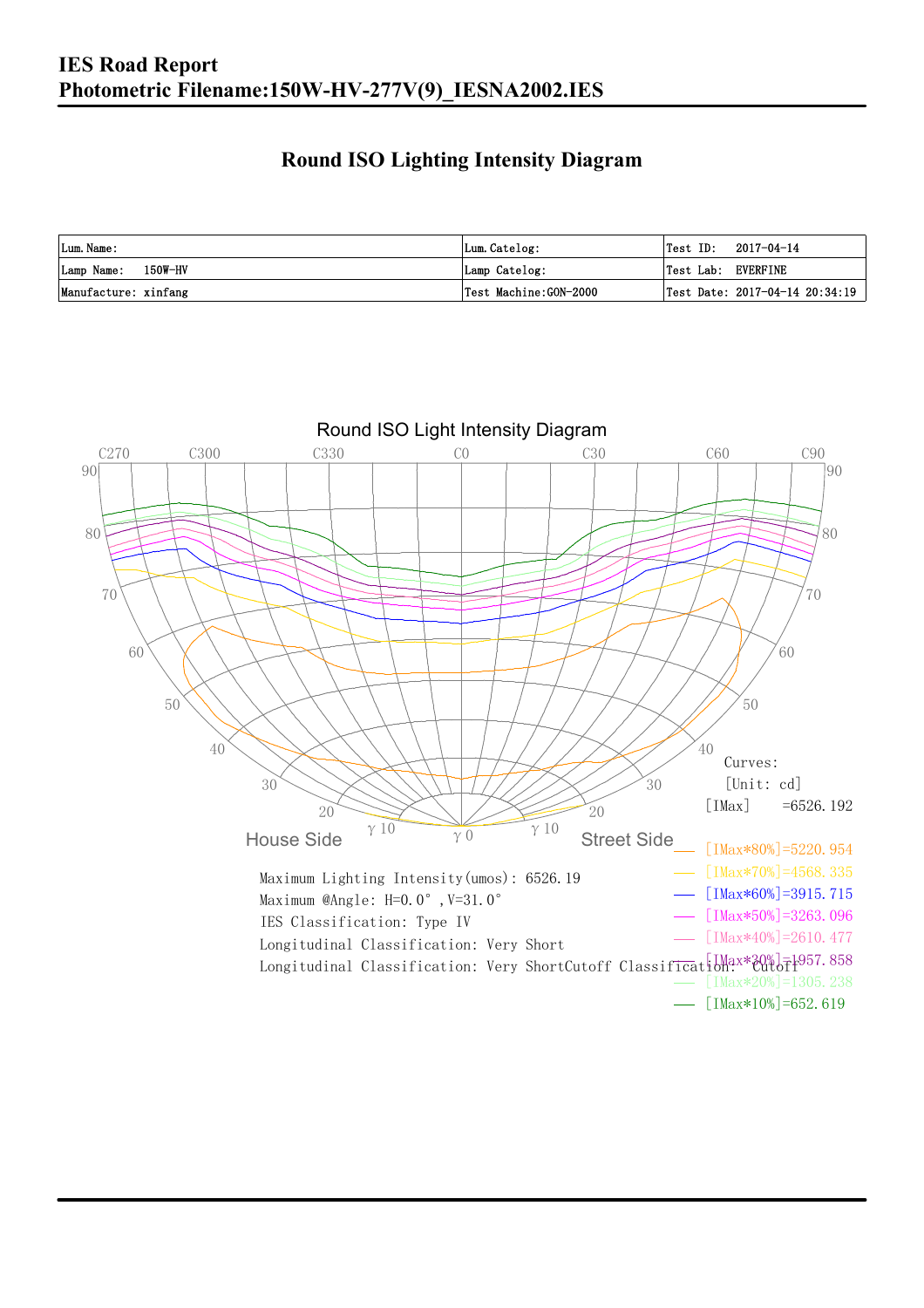#### **Plane ISO-Illuminance Diagram**

| Lum. Name:           | Lum.Catelog:          | $\textsf{Test ID:} \quad 2017-04-14$           |
|----------------------|-----------------------|------------------------------------------------|
| Lamp Name: 150W-HV   | Lamp Catelog:         | Test Lab: EVERFINE                             |
| Manufacture: xinfang | Test Machine:GON-2000 | $\vert$ Test Date: 2017-04-14 20:34:19 $\vert$ |



#### Plane ISO-Illuminance Curve

Working Plane Maximum Illuminance(lx): 537.86 Working Plane Maximum Illuminance Position(d/h):H0.0 V0.1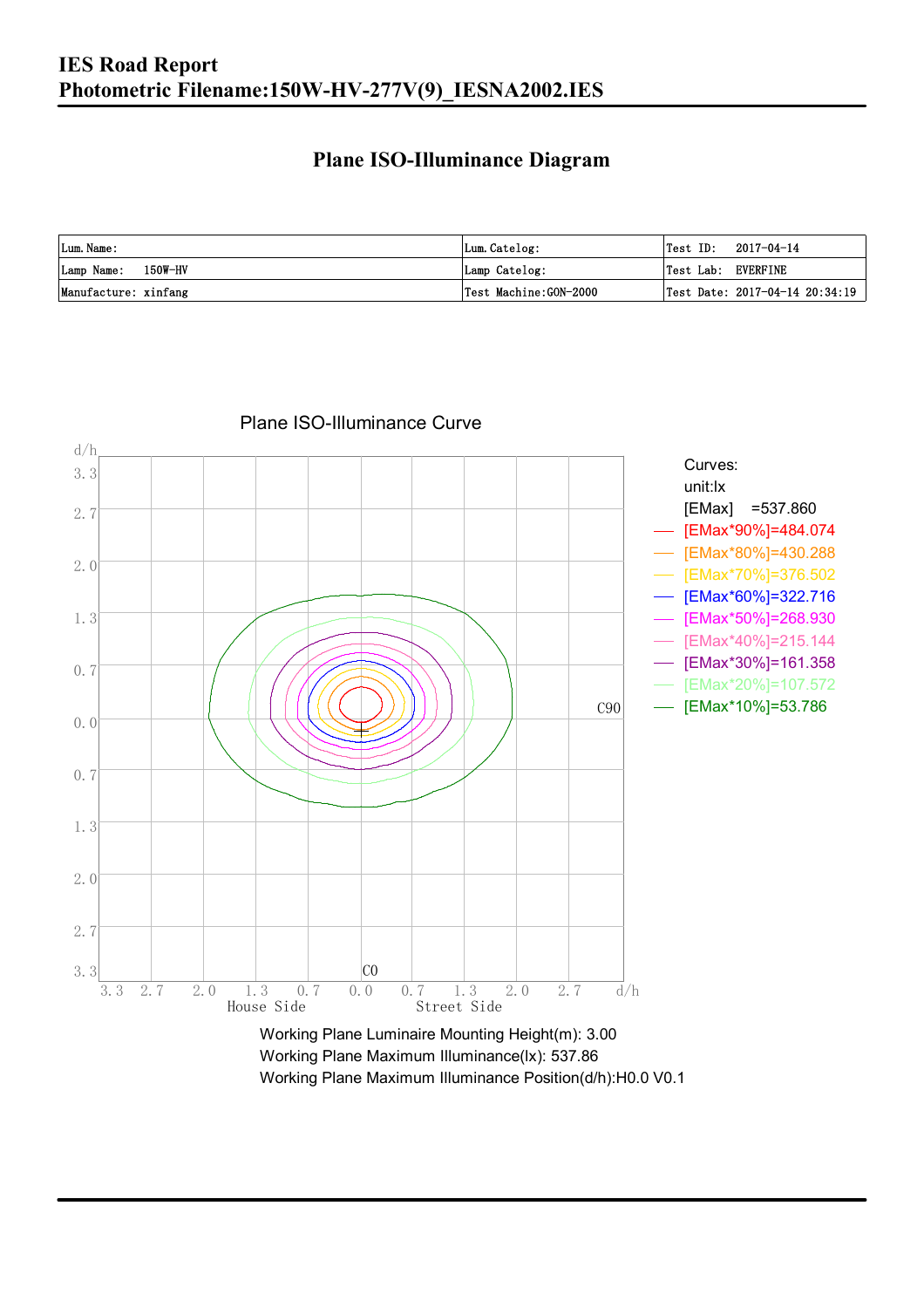### **3D Plane ISO Illuminance Diagram**

| Lum. Name:           | Lum.Catelog:          |                    | $\textsf{Test ID:} \quad 2017-04-14$ |
|----------------------|-----------------------|--------------------|--------------------------------------|
| Lamp Name: 150W-HV   | Lamp Catelog:         | Test Lab: EVERFINE |                                      |
| Manufacture: xinfang | Test Machine:GON-2000 |                    | Test Date: 2017-04-14 20:34:19       |

#### 3D Plane Illuminance Modal

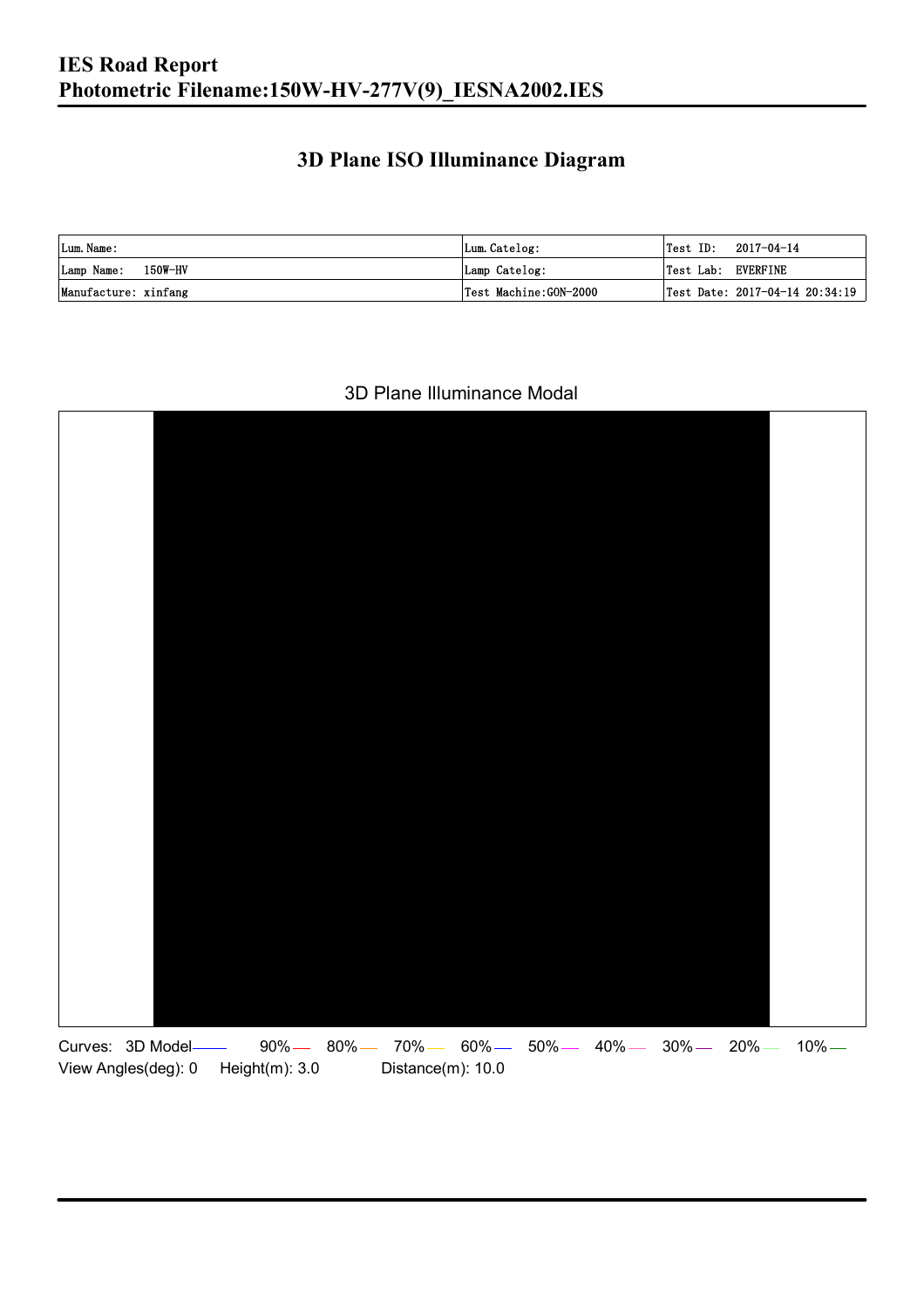#### **Space ISO Illuminance Diagram**

| Lum. Name:           | Lum.Catelog:          | Test ID:<br>2017-04-14             |
|----------------------|-----------------------|------------------------------------|
| Lamp Name: 150W-HV   | Lamp Catelog:         | Test Lab: EVERFINE                 |
| Manufacture: xinfang | Test Machine:GON-2000 | Test Date: $2017-04-14$ $20:34:19$ |



#### Space ISO Illuminance Curve

Space Plane Maximum Illuminance and @Angle:5566.32lx,8.0deg Plane Maximum Lighting Intensity and @Angle:6526.192cd,0eg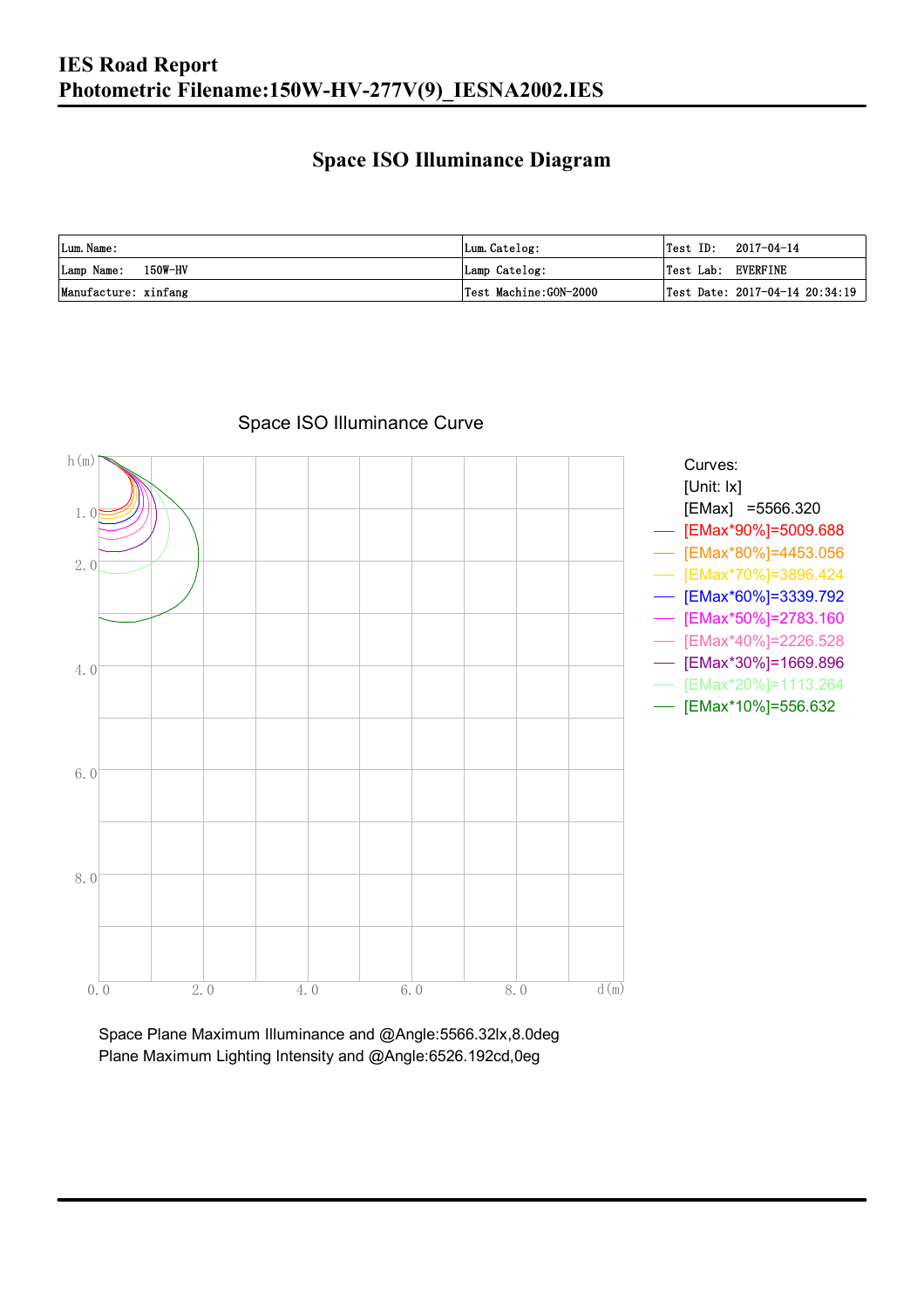### **Illuminance-Distance Diagram**

| Lum. Name:           | Lum.Catelog:          | Test ID:<br>2017-04-14         |
|----------------------|-----------------------|--------------------------------|
| Lamp Name: 150W-HV   | Lamp Catelog:         | Test Lab: EVERFINE             |
| Manufacture: xinfang | Test Machine:GON-2000 | Test Date: 2017-04-14 20:34:19 |



Illuminance-Distance Curve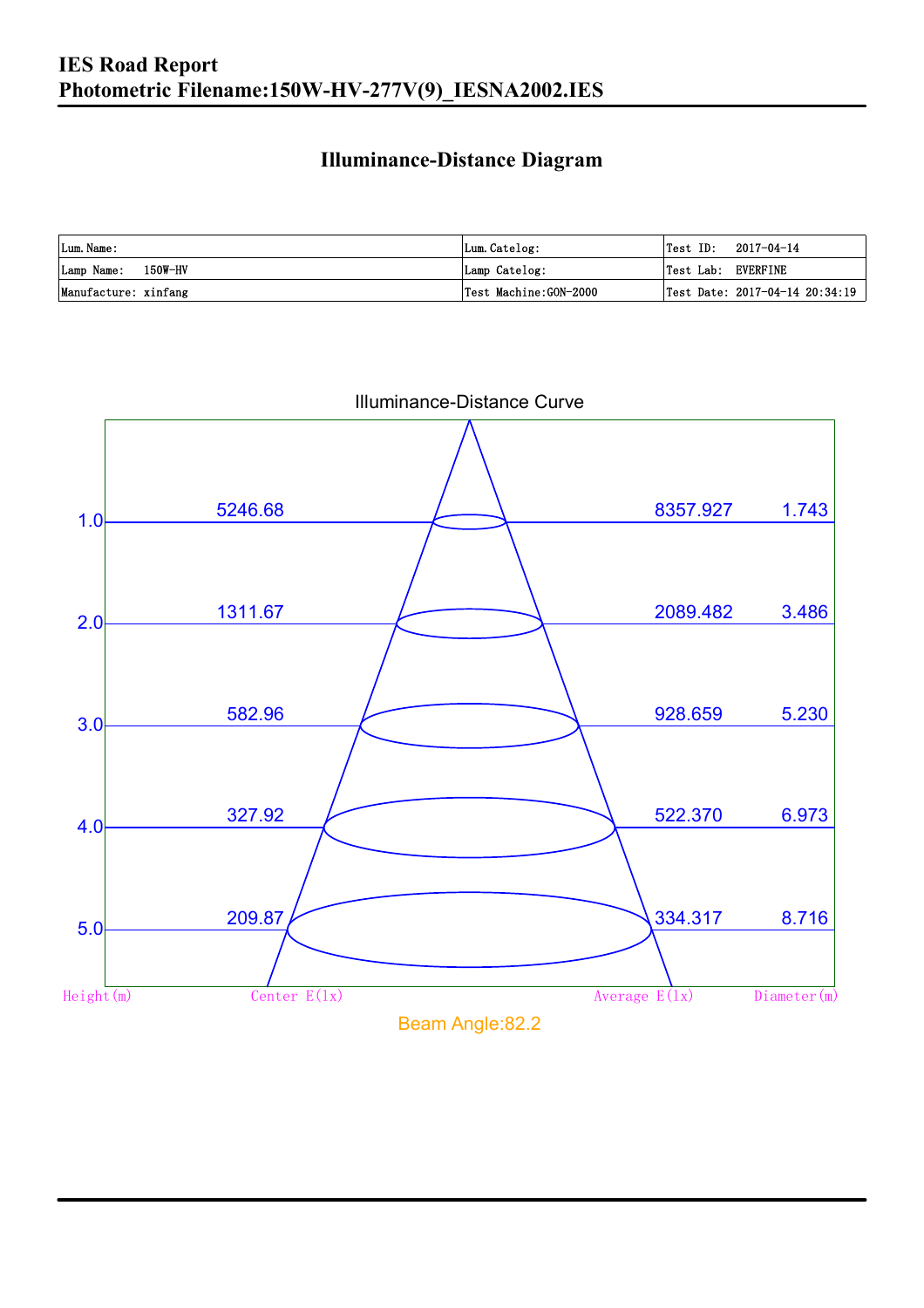### **Road Coefficient of Utilization Curves**

| Lum. Name:           | Lum.Catelog:          | Test ID:           | 2017-04-14                     |
|----------------------|-----------------------|--------------------|--------------------------------|
| Lamp Name: 150W-HV   | Lamp Catelog:         | Test Lab: EVERFINE |                                |
| Manufacture: xinfang | Test Machine:GON-2000 |                    | Test Date: 2017-04-14 20:34:19 |



Tilt Angles: Ang1(deg): 0 Ang2(deg): 5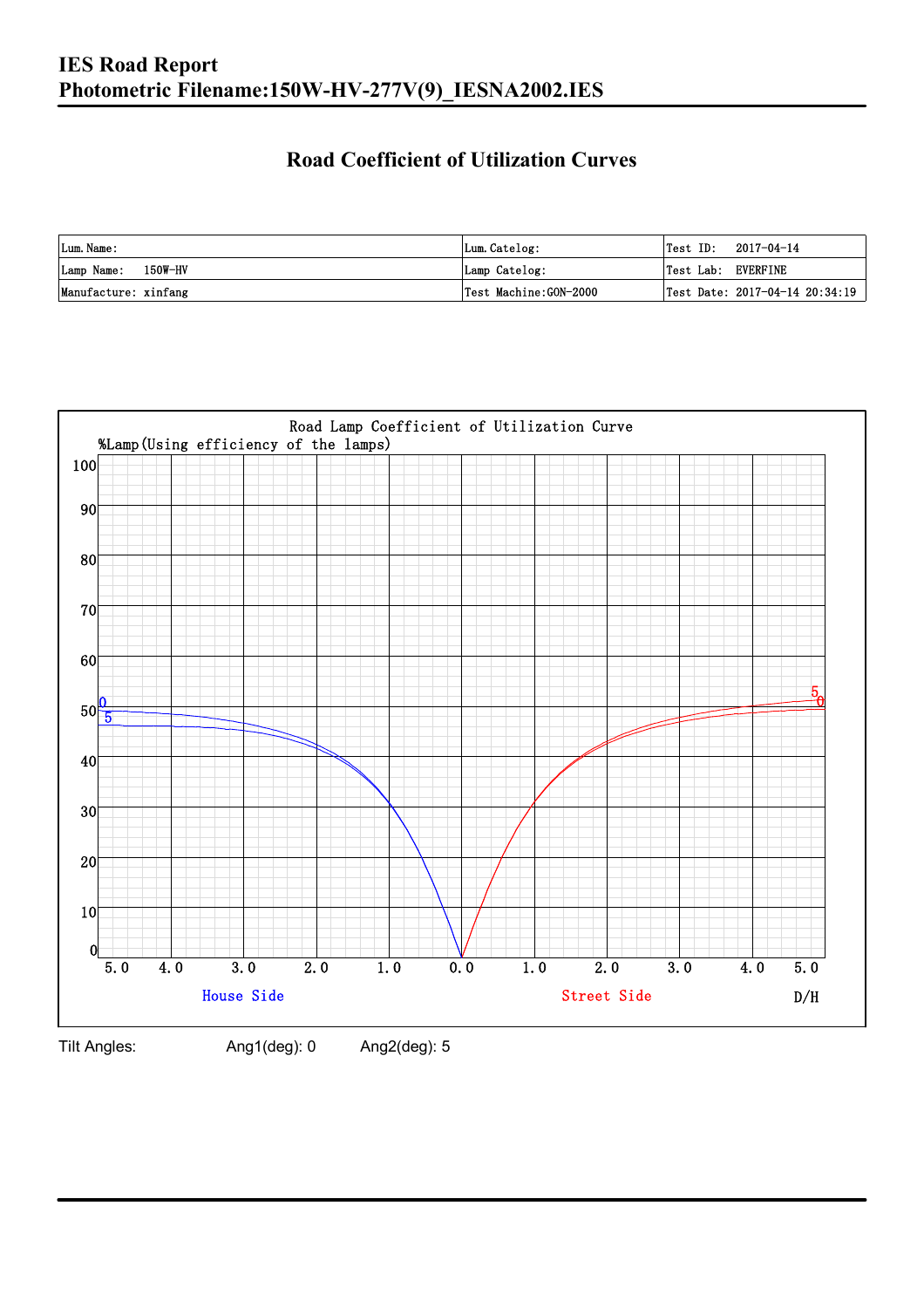#### **IES Road Report Photometric Filename:150W-HV-277V(9)\_IESNA2002.IES**

### **Candela Tabulation**

| V/H           | CO.0    | C22.5   | C45.0   | C67.5   | C90.0   | C112.5  | C135.0  | C157.5  | C180.0  | C <sub>2</sub> 02.5 | C225.0  | C <sub>247.5</sub> |
|---------------|---------|---------|---------|---------|---------|---------|---------|---------|---------|---------------------|---------|--------------------|
| $\gamma$ 0.0  | 5246.68 | 5246.68 | 5246.68 | 5246.68 | 5246.68 | 5246.68 | 5246.68 | 5246.68 | 5246.68 | 5246.68             | 5246.68 | 5246.68            |
| $\gamma$ 1.0  | 5319.69 | 5309.07 | 5297.38 | 5278.57 | 5247.31 | 5216.56 | 5194.46 | 5180.81 | 5169.24 | 5181.93             | 5197.41 | 5216.94            |
| $\gamma$ 2.0  | 5390.90 | 5368.45 | 5346.32 | 5306.31 | 5247.30 | 5184.60 | 5140.40 | 5108.24 | 5085.98 | 5109.66             | 5141.09 | 5185.96            |
| $\gamma$ 3.0  | 5455.77 | 5427.75 | 5394.71 | 5334.01 | 5245.41 | 5151.03 | 5084.30 | 5035.09 | 5001.11 | 5036.54             | 5083.67 | 5153.60            |
| $\gamma$ 4.0  | 5518.17 | 5481.80 | 5441.68 | 5357.83 | 5236.95 | 5112.97 | 5025.95 | 4956.19 | 4914.63 | 4959.25             | 5024.34 | 5119.04            |
| $\gamma$ 5.0  | 5576.68 | 5531.53 | 5486.36 | 5375.70 | 5224.17 | 5072.58 | 4965.14 | 4877.92 | 4832.76 | 4884.46             | 4966.23 | 5086.10            |
| $\gamma$ 6.0  | 5631.06 | 5575.29 | 5526.28 | 5389.19 | 5209.91 | 5031.80 | 4901.50 | 4798.65 | 4751.25 | 4809.17             | 4906.77 | 5053.59            |
| $\gamma$ 7.0  | 5682.58 | 5620.54 | 5563.29 | 5400.03 | 5194.73 | 4987.94 | 4835.57 | 4718.88 | 4668.54 | 4729.21             | 4848.72 | 5022.96            |
| $\gamma$ 8.0  | 5732.05 | 5666.20 | 5601.35 | 5411.46 | 5187.11 | 4941.46 | 4768.90 | 4638.65 | 4579.99 | 4648.74             | 4784.41 | 4988.19            |
| $\gamma$ 9.0  | 5776.74 | 5714.74 | 5635.31 | 5428.66 | 5179.06 | 4894.98 | 4701.54 | 4556.86 | 4488.84 | 4563.65             | 4720.59 | 4951.30            |
| $\gamma$ 10.0 | 5821.37 | 5760.04 | 5670.49 | 5452.79 | 5168.28 | 4849.18 | 4632.99 | 4470.88 | 4391.34 | 4476.83             | 4660.74 | 4915.35            |
| $\gamma$ 11.0 | 5873.57 | 5804.17 | 5704.51 | 5480.22 | 5158.78 | 4807.40 | 4565.67 | 4381.25 | 4290.49 | 4387.22             | 4599.79 | 4881.67            |
| $\gamma$ 12.0 | 5926.00 | 5849.29 | 5738.95 | 5506.37 | 5153.28 | 4768.38 | 4493.96 | 4287.63 | 4189.43 | 4299.88             | 4539.66 | 4848.54            |
| $\gamma$ 13.0 | 5971.44 | 5891.02 | 5772.86 | 5533.35 | 5155.91 | 4731.95 | 4422.67 | 4193.18 | 4089.05 | 4212.93             | 4474.64 | 4816.05            |
| $\gamma$ 14.0 | 6005.21 | 5932.06 | 5808.67 | 5557.66 | 5162.15 | 4698.93 | 4350.58 | 4097.45 | 3993.73 | 4120.88             | 4410.61 | 4784.03            |
| $\gamma$ 15.0 | 6033.23 | 5973.59 | 5839.99 | 5583.85 | 5171.03 | 4670.39 | 4280.28 | 4009.62 | 3903.24 | 4030.50             | 4344.33 | 4758.48            |
| $\gamma$ 16.0 | 6063.16 | 6015.33 | 5874.46 | 5609.00 | 5187.09 | 4645.93 | 4209.89 | 3925.62 | 3819.09 | 3940.60             | 4276.95 | 4735.17            |
| $\gamma$ 17.0 | 6093.69 | 6055.56 | 5910.40 | 5633.84 | 5203.15 | 4622.34 | 4141.29 | 3844.27 | 3740.49 | 3858.66             | 4213.09 | 4715.16            |
| $\gamma$ 18.0 | 6130.20 | 6094.76 | 5945.21 | 5665.79 | 5221.90 | 4603.66 | 4071.90 | 3765.30 | 3668.49 | 3781.76             | 4150.60 | 4701.58            |
| $\gamma$ 19.0 | 6166.94 | 6129.56 | 5979.41 | 5702.50 | 5244.03 | 4584.60 | 4008.39 | 3693.56 | 3604.09 | 3705.21             | 4094.02 | 4691.31            |
| $\gamma$ 20.0 | 6203.59 | 6162.46 | 6012.33 | 5737.97 | 5263.31 | 4569.04 | 3942.64 | 3625.19 | 3536.05 | 3633.78             | 4038.71 | 4682.49            |
| $\gamma$ 21.0 | 6240.04 | 6195.25 | 6043.13 | 5773.85 | 5283.86 | 4550.99 | 3883.88 | 3559.41 | 3468.02 | 3569.04             | 3990.02 | 4672.16            |
| $\gamma$ 22.0 | 6275.07 | 6227.94 | 6072.47 | 5811.04 | 5307.31 | 4531.86 | 3827.54 | 3493.63 | 3400.22 | 3504.29             | 3939.70 | 4663.13            |
| $\gamma$ 23.0 | 6312.96 | 6260.29 | 6101.44 | 5850.83 | 5334.10 | 4510.63 | 3772.89 | 3427.91 | 3339.78 | 3439.80             | 3884.95 | 4653.12            |
| $\gamma$ 24.0 | 6352.76 | 6290.47 | 6131.33 | 5888.17 | 5357.37 | 4490.13 | 3720.09 | 3365.13 | 3272.29 | 3387.73             | 3831.14 | 4646.63            |
| $\gamma$ 25.0 | 6390.73 | 6320.84 | 6159.89 | 5927.43 | 5388.28 | 4469.04 | 3668.82 | 3303.36 | 3208.25 | 3335.30             | 3778.39 | 4639.73            |
| $\gamma$ 26.0 | 6428.07 | 6351.40 | 6186.36 | 5971.78 | 5421.35 | 4444.69 | 3617.95 | 3239.41 | 3149.18 | 3278.11             | 3722.94 | 4630.56            |
| $\gamma$ 27.0 | 6463.69 | 6376.93 | 6214.36 | 6014.60 | 5447.61 | 4423.57 | 3568.55 | 3177.16 | 3091.77 | 3219.95             | 3668.82 | 4615.62            |
| $\gamma$ 28.0 | 6489.75 | 6399.68 | 6238.19 | 6055.72 | 5474.32 | 4401.56 | 3522.70 | 3118.08 | 3036.21 | 3161.71             | 3621.52 | 4598.65            |
| $\gamma$ 29.0 | 6508.09 | 6412.92 | 6262.05 | 6092.68 | 5506.97 | 4376.69 | 3476.85 | 3057.41 | 2984.80 | 3102.85             | 3578.22 | 4584.49            |
| $\gamma$ 30.0 | 6519.75 | 6423.91 | 6284.72 | 6126.15 | 5539.81 | 4351.09 | 3431.02 | 2997.59 | 2933.45 | 3046.15             | 3536.64 | 4570.66            |
| $\gamma$ 31.0 | 6526.19 | 6424.68 | 6304.74 | 6155.59 | 5573.56 | 4320.34 | 3388.90 | 2942.56 | 2882.75 | 2993.13             | 3495.05 | 4558.31            |
| $\gamma$ 32.0 | 6516.93 | 6415.96 | 6324.30 | 6186.55 | 5607.39 | 4284.51 | 3345.86 | 2888.52 | 2831.39 | 2939.45             | 3453.63 | 4539.96            |
| $\gamma$ 33.0 | 6493.82 | 6401.72 | 6340.56 | 6220.37 | 5641.09 | 4249.54 | 3303.44 | 2835.61 | 2781.90 | 2886.76             | 3418.13 | 4512.94            |
| $\gamma$ 34.0 | 6462.11 | 6379.91 | 6354.23 | 6247.35 | 5673.98 | 4215.91 | 3266.67 | 2784.16 | 2734.25 | 2833.55             | 3383.05 | 4487.74            |
| $\gamma$ 35.0 | 6431.14 | 6351.02 | 6364.73 | 6275.60 | 5705.02 | 4187.89 | 3229.88 | 2732.46 | 2679.78 | 2781.90             | 3347.58 | 4458.81            |
| $\gamma$ 36.0 | 6393.54 | 6322.72 | 6372.32 | 6301.34 | 5732.44 | 4160.86 | 3193.39 | 2683.03 | 2624.59 | 2732.85             | 3312.23 | 4429.60            |
| $\gamma$ 37.0 | 6343.39 | 6289.36 | 6378.82 | 6321.57 | 5753.42 | 4134.82 | 3154.81 | 2633.03 | 2565.83 | 2685.26             | 3277.83 | 4398.34            |
| $\gamma$ 38.0 | 6281.27 | 6252.77 | 6385.32 | 6342.97 | 5771.33 | 4108.73 | 3115.93 | 2582.78 | 2500.19 | 2638.71             | 3243.70 | 4377.69            |
| $\gamma$ 39.0 | 6216.26 | 6216.13 | 6387.20 | 6360.57 | 5788.39 | 4085.02 | 3075.25 | 2528.33 | 2430.17 | 2591.79             | 3209.05 | 4355.72            |
| $\gamma$ 40.0 | 6146.24 | 6180.20 | 6386.63 | 6374.71 | 5794.57 | 4063.79 | 3034.97 | 2469.49 | 2356.81 | 2538.42             | 3174.23 | 4336.12            |
| $\gamma$ 41.0 | 6068.65 | 6138.41 | 6381.67 | 6387.11 | 5793.32 | 4044.12 | 2993.78 | 2405.13 | 2285.18 | 2484.34             | 3138.72 | 4316.34            |
| $\gamma$ 42.0 | 5985.05 | 6097.51 | 6373.31 | 6393.48 | 5794.49 | 4026.10 | 2952.74 | 2339.36 | 2216.59 | 2426.40             | 3102.78 | 4294.85            |
| $\gamma$ 43.0 | 5895.72 | 6061.03 | 6367.52 | 6401.84 | 5791.42 | 4008.57 | 2911.32 | 2275.98 | 2155.35 | 2363.46             | 3067.02 | 4273.42            |
| $\gamma$ 44.0 | 5797.03 | 6014.79 | 6364.87 | 6407.66 | 5792.17 | 3991.47 | 2870.26 | 2213.64 | 2098.26 | 2298.54             | 3028.47 | 4256.73            |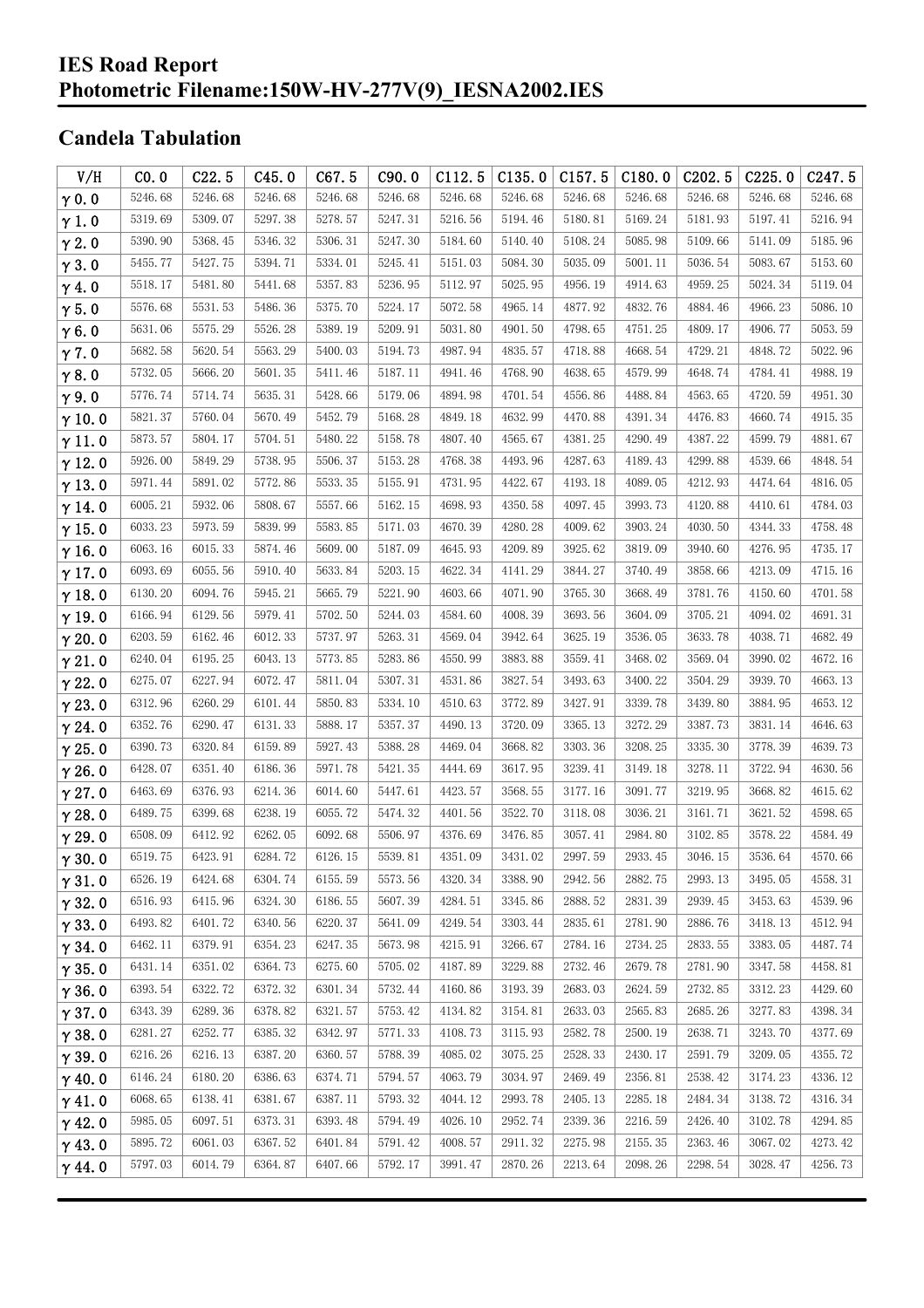| V/H           | CO.0    | C22.5   | C45.0   | C67.5   | C90.0   | C112.5  | C135.0  | C157.5  | C180.0  | C <sub>2</sub> 02.5 | C225.0  | C <sub>247.5</sub> |
|---------------|---------|---------|---------|---------|---------|---------|---------|---------|---------|---------------------|---------|--------------------|
| $\gamma$ 45.0 | 5695.50 | 5959.59 | 6362.98 | 6413.91 | 5798.40 | 3978.53 | 2831.84 | 2159.72 | 2042.86 | 2232.83             | 2990.01 | 4240.10            |
| $\gamma$ 46.0 | 5588.30 | 5892.60 | 6359.86 | 6423.51 | 5799.71 | 3961.74 | 2793.58 | 2108.43 | 1988.92 | 2174.55             | 2948.65 | 4227.53            |
| $\gamma$ 47.0 | 5472.82 | 5810.75 | 6349.81 | 6432.35 | 5806.27 | 3947.41 | 2749.44 | 2061.09 | 1935.85 | 2120.92             | 2906.95 | 4215.54            |
| $\gamma$ 48.0 | 5348.67 | 5713.11 | 6340.08 | 6446.46 | 5817.91 | 3932.16 | 2701.43 | 2014.42 | 1889.91 | 2068.83             | 2866.64 | 4202.08            |
| $\gamma$ 49.0 | 5216.96 | 5606.74 | 6327.51 | 6456.20 | 5811.55 | 3915.47 | 2650.13 | 1968.56 | 1845.89 | 2015.88             | 2821.78 | 4183.24            |
| $\gamma$ 50.0 | 5079.31 | 5484.55 | 6308.35 | 6465.54 | 5808.45 | 3903.04 | 2597.41 | 1924.34 | 1802.48 | 1967.59             | 2773.65 | 4166.98            |
| $\gamma$ 51.0 | 4931.99 | 5352.73 | 6281.83 | 6470.89 | 5803.29 | 3888.86 | 2548.87 | 1881.70 | 1753.23 | 1920.94             | 2724.05 | 4149.46            |
| $\gamma$ 52.0 | 4775.16 | 5226.59 | 6246.18 | 6471.54 | 5794.82 | 3872.22 | 2502.80 | 1840.84 | 1698.95 | 1875.78             | 2673.57 | 4133.86            |
| $\gamma$ 53.0 | 4609.38 | 5101.00 | 6201.27 | 6465.92 | 5781.20 | 3857.30 | 2459.04 | 1794.20 | 1641.77 | 1834.08             | 2630.43 | 4116.42            |
| $\gamma$ 54.0 | 4427.59 | 4966.41 | 6148.06 | 6444.97 | 5755.61 | 3829.81 | 2419.15 | 1743.43 | 1585.31 | 1790.30             | 2589.59 | 4096.48            |
| $\gamma$ 55.0 | 4216.66 | 4833.14 | 6080.29 | 6417.93 | 5726.90 | 3801.01 | 2381.11 | 1685.88 | 1531.40 | 1743.56             | 2549.22 | 4082.19            |
| $\gamma$ 56.0 | 3972.27 | 4694.55 | 5997.78 | 6388.03 | 5701.44 | 3779.35 | 2336.59 | 1628.35 | 1477.52 | 1694.33             | 2510.25 | 4068.95            |
| $\gamma$ 57.0 | 3661.53 | 4545.96 | 5908.79 | 6359.41 | 5683.22 | 3762.73 | 2287.29 | 1574.04 | 1425.84 | 1642.21             | 2472.55 | 4051.58            |
| $\gamma$ 58.0 | 3266.60 | 4381.28 | 5812.51 | 6329.88 | 5672.72 | 3743.42 | 2232.84 | 1524.89 | 1374.92 | 1589.32             | 2431.41 | 4032.75            |
| $\gamma$ 59.0 | 2820.97 | 4191.31 | 5712.22 | 6290.94 | 5662.83 | 3712.43 | 2172.86 | 1477.76 | 1326.92 | 1538.53             | 2390.88 | 4008.27            |
| $\gamma$ 60.0 | 2370.10 | 3953.34 | 5610.90 | 6248.59 | 5645.04 | 3687.80 | 2114.75 | 1434.54 | 1265.49 | 1489.84             | 2347.83 | 3975.68            |
| $\gamma$ 61.0 | 1955.28 | 3655.67 | 5498.03 | 6197.05 | 5625.04 | 3667.26 | 2059.95 | 1392.82 | 1159.66 | 1443.92             | 2300.41 | 3943.11            |
| $\gamma$ 62.0 | 1584.55 | 3308.64 | 5375.71 | 6148.73 | 5600.03 | 3647.95 | 2009.71 | 1348.64 | 971.35  | 1403.71             | 2247.25 | 3921.33            |
| $\gamma$ 63.0 | 1238.85 | 2914.46 | 5243.66 | 6098.13 | 5570.67 | 3627.35 | 1963.14 | 1280.61 | 751.36  | 1359.81             | 2192.15 | 3910.00            |
| $\gamma$ 64.0 | 893.53  | 2511.45 | 5106.26 | 6033.74 | 5534.33 | 3608.14 | 1912.82 | 1138.01 | 612.52  | 1281.56             | 2139.84 | 3900.01            |
| $\gamma$ 65.0 | 548.19  | 2109.04 | 4964.11 | 5958.97 | 5500.17 | 3586.27 | 1859.76 | 978.42  | 565.57  | 1134.57             | 2086.47 | 3876.22            |
| $\gamma$ 66.0 | 354.00  | 1732.97 | 4807.26 | 5879.32 | 5472.92 | 3560.15 | 1805.51 | 831.94  | 507.56  | 999.52              | 2034.10 | 3852.30            |
| $\gamma$ 67.0 | 286.01  | 1356.98 | 4629.70 | 5792.32 | 5450.07 | 3539.38 | 1753.98 | 724.02  | 396.97  | 903.18              | 1981.44 | 3830.22            |
| $\gamma$ 68.0 | 236.68  | 981.00  | 4420.78 | 5711.71 | 5424.46 | 3503.27 | 1700.53 | 633.56  | 320.86  | 810.00              | 1927.94 | 3798.00            |
| $\gamma$ 69.0 | 212.07  | 722.94  | 4179.86 | 5620.20 | 5397.57 | 3467.15 | 1615.73 | 553.13  | 289.89  | 719.85              | 1870.05 | 3756.72            |
| $\gamma$ 70.0 | 196.65  | 557.19  | 3888.41 | 5509.45 | 5370.06 | 3431.05 | 1474.71 | 475.39  | 255.27  | 627.41              | 1788.07 | 3724.15            |
| $\gamma$ 71.0 | 184.22  | 421.56  | 3545.40 | 5390.80 | 5312.69 | 3400.69 | 1358.63 | 393.17  | 217.52  | 528.32              | 1616.91 | 3698.27            |
| $\gamma$ 72.0 | 171.63  | 311.13  | 3189.29 | 5241.40 | 5205.35 | 3367.75 | 1289.79 | 303.37  | 186.67  | 429.97              | 1485.06 | 3670.54            |
| $\gamma$ 73.0 | 159.72  | 220.12  | 2773.96 | 5074.16 | 4996.63 | 3322.67 | 1233.36 | 238.73  | 167.61  | 334.96              | 1406.05 | 3644.80            |
| $\gamma$ 74.0 | 147.30  | 170.23  | 2329.38 | 4898.93 | 4654.26 | 3272.53 | 1162.28 | 206.61  | 153.34  | 266.40              | 1363.47 | 3619.83            |
| $\gamma$ 75.0 | 126.74  | 143.68  | 1902.41 | 4690.02 | 4014.18 | 3221.35 | 1041.07 | 186.89  | 130.27  | 217.56              | 1320.88 | 3429.15            |
| $\gamma$ 76.0 | 107.09  | 127.44  | 1581.46 | 4182.35 | 3374.10 | 3122.88 | 861.21  | 163.50  | 102.56  | 192.29              | 1240.96 | 3238.46            |
| $\gamma$ 77.0 | 94.16   | 112.91  | 1262.99 | 3716.73 | 2741.91 | 2850.76 | 707.38  | 127.43  | 83.62   | 152.17              | 1029.93 | 3047.11            |
| $\gamma$ 78.0 | 83.00   | 97.65   | 821.40  | 3172.84 | 2393.53 | 2602.68 | 592.34  | 102.57  | 68.92   | 125.15              | 841.36  | 2830.95            |
| $\gamma$ 79.0 | 71.17   | 84.61   | 423.04  | 2601.17 | 2002.72 | 2200.25 | 499.86  | 83.19   | 57.61   | 111.95              | 620.09  | 2526.34            |
| $\gamma$ 80.0 | 56.53   | 72.24   | 261.72  | 2055.68 | 1477.15 | 1551.92 | 358.27  | 66.25   | 44.76   | 100.04              | 359.61  | 1965.99            |
| $\gamma$ 81.0 | 41.14   | 54.12   | 172.27  | 1645.21 | 1141.54 | 1130.97 | 245.67  | 48.08   | 34.97   | 83.79               | 259.91  | 1419.55            |
| $\gamma$ 82.0 | 20.95   | 33.74   | 100.26  | 1236.57 | 824.96  | 860.98  | 151.83  | 37.51   | 25.91   | 68.97               | 174.54  | 891.61             |
| $\gamma$ 83.0 | 5.00    | 14.64   | 61.28   | 827.94  | 605.22  | 513.87  | 101.40  | 26.08   | 16.47   | 52.45               | 99.41   | 575.07             |
| $\gamma$ 84.0 | 2.64    | 4.91    | 34.22   | 553.66  | 365.67  | 281.00  | 63.65   | 13.71   | 8.40    | 27.27               | 65.14   | 355.11             |
| $\gamma$ 85.0 | 1.99    | 3.83    | 16.49   | 271.45  | 109.25  | 111.88  | 25.58   | 5.59    | 3.91    | 6.90                | 26.74   | 176.65             |
| $\gamma$ 86.0 | 1.18    | 2.71    | 9.71    | 64.50   | 32.60   | 43.34   | 8.80    | 3.45    | 2.69    | 5.44                | 10.42   | 35.86              |
| $\gamma$ 87.0 | 0.14    | 1.12    | 7.28    | 17.11   | 14.31   | 13.83   | 6.57    | 2.84    | 2.33    | 4.58                | 8.29    | 15.21              |
| $\gamma$ 88.0 | 0.00    | 0.03    | 3.89    | 12.14   | 12.34   | 10.48   | 5.35    | 2.20    | 2.20    | 3.84                | 7.07    | 12.44              |
| $\gamma$ 89.0 | 0.00    | 0.00    | 2.47    | 9.74    | 8.27    | 6.44    | 1.79    | 0.12    | 0.12    | 1.49                | 3.68    | 8.03               |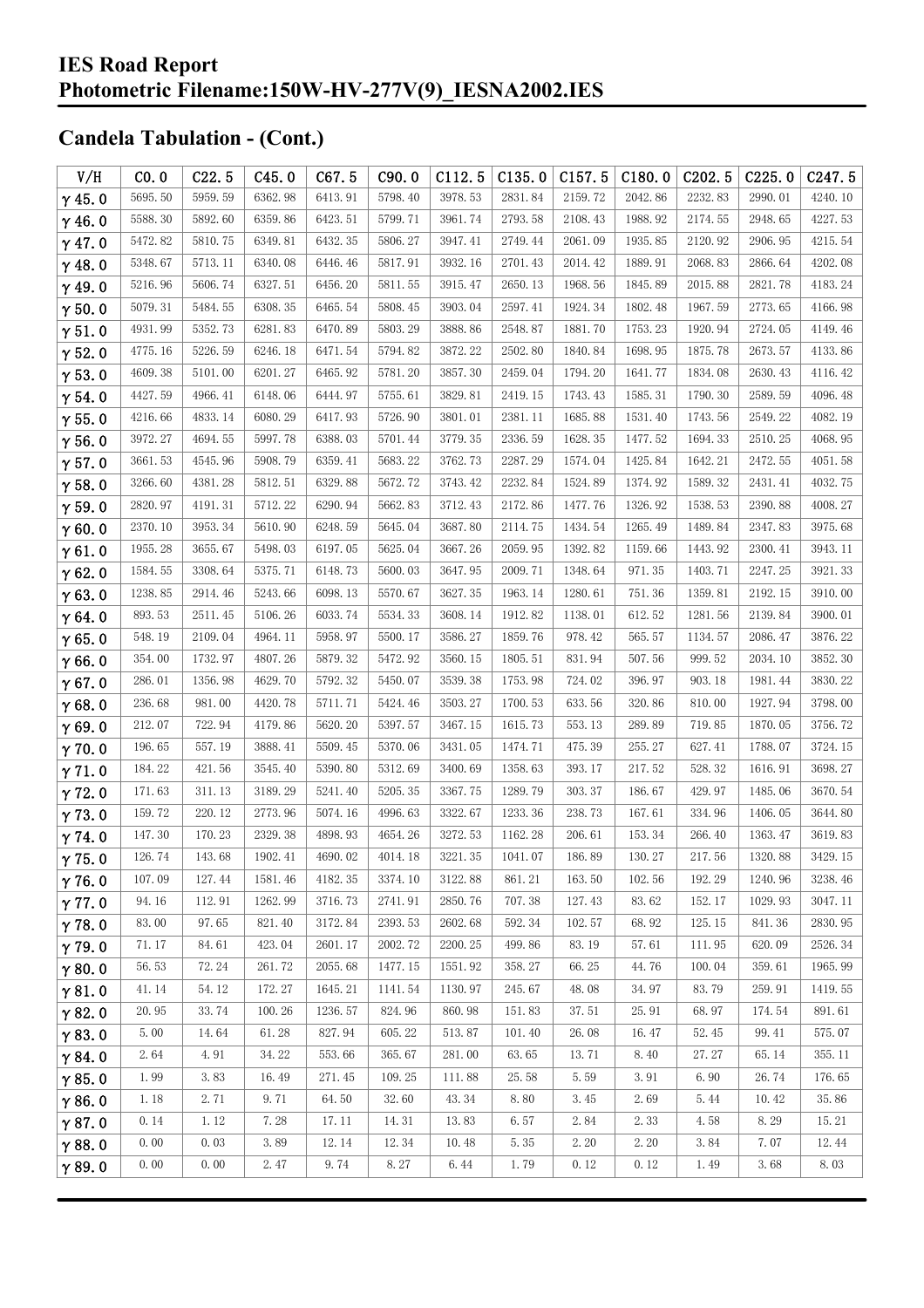| V/H            | CO.0   | C22.5 | C45.0 | C67.5 | C90.0 | C112.5 | C135.0   | C157.5 | C180.0               | C <sub>2</sub> 02.5 | C225.0 | C <sub>247.5</sub> |
|----------------|--------|-------|-------|-------|-------|--------|----------|--------|----------------------|---------------------|--------|--------------------|
| $\gamma$ 90.0  | 0.00   | 0.00  | 2.23  | 8.98  | 7.65  | 6.11   | 0.99     | 0.00   | 0.00                 | 0.00                | 2.64   | 7.91               |
| $\gamma$ 91.0  | 0.00   | 0.00  | 2.17  | 8.45  | 7.59  | 6.11   | 1.00     | 0.00   | 0.00                 | 0.00                | 2.70   | 7.98               |
| $\gamma$ 92.0  | 0.00   | 0.00  | 2.00  | 7.87  | 7.59  | 6.22   | 1.12     | 0.00   | 0.00                 | 0.00                | 2.82   | 7.98               |
| $\gamma$ 93.0  | 0.00   | 0.00  | 1.94  | 7.80  | 7.59  | 6.51   | 1.29     | 0.00   | 0.00                 | 0.00                | 3.12   | 8.04               |
| $\gamma$ 94.0  | 0.00   | 0.00  | 1.93  | 7.62  | 7.70  | 6.52   | 1.41     | 0.00   | 0.00                 | 0.00                | 3.40   | 8.11               |
| $\gamma$ 95.0  | $0.00$ | 0.00  | 1.99  | 7.51  | 7.76  | 6.80   | 1.93     | 0.00   | 0.00                 | 0.00                | 3.59   | 8.50               |
| $\gamma$ 96.0  | 0.00   | 0.00  | 2.06  | 7.39  | 8.12  | 6.81   | 2.12     | 0.00   | 0.00                 | 0.00                | 4.00   | 8.63               |
| $\gamma$ 97.0  | 0.00   | 0.00  | 2.06  | 7.15  | 8.46  | 7.10   | 2.75     | 0.00   | 0.00                 | 0.00                | 4.52   | 8.68               |
| $\gamma$ 98.0  | 0.00   | 0.00  | 2.17  | 7.15  | 8.58  | 7.21   | 3.22     | 0.00   | 0.00                 | 0.18                | 4.93   | 8.85               |
| $\gamma$ 99.0  | 0.00   | 0.00  | 2.29  | 7.15  | 8.87  | 7.44   | 3.63     | 0.00   | 0.00                 | 0.41                | 5.06   | 9.15               |
| $\gamma$ 100.0 | 0.00   | 0.00  | 2.35  | 7.10  | 9.22  | 7.80   | 3.82     | 0.13   | 0.00                 | 0.60                | 5.42   | 9.44               |
| $\gamma$ 101.0 | 0.00   | 0.00  | 2.46  | 7.10  | 9.45  | 8.08   | 4.22     | 0.24   | 0.00                 | 0.89                | 5.82   | 9.63               |
| $\gamma$ 102.0 | 0.00   | 0.17  | 2.75  | 7.44  | 9.80  | 8.37   | 4.62     | 0.59   | 0.00                 | 1.29                | 5.99   | 9.91               |
| $\gamma$ 103.0 | 0.00   | 0.34  | 2.88  | 7.51  | 10.03 | 8.60   | $4.80\,$ | 0.76   | 0.00                 | 1.76                | 6.22   | 10.26              |
| $\gamma$ 104.0 | 0.00   | 0.01  | 3.11  | 7.90  | 10.37 | 8.84   | 5.34     | 1.24   | 0.07                 | 2.01                | 6.65   | 10.68              |
| $\gamma$ 105.0 | 0.00   | 0.46  | 3.23  | 8.08  | 10.66 | 9.19   | 5.80     | 1.59   | 0.36                 | 2.64                | 6.92   | 11.03              |
| $\gamma$ 106.0 | 0.00   | 0.70  | 3.29  | 8.38  | 10.89 | 9.53   | 6.08     | 2.00   | 0.83                 | 2.77                | 7.05   | 11.50              |
| $\gamma$ 107.0 | 0.29   | 0.82  | 3.69  | 8.73  | 11.07 | 9.83   | 6.10     | 2.41   | $1.\,\allowbreak 01$ | 3.24                | 7.34   | 11.80              |
| $\gamma$ 108.0 | 0.46   | 1.23  | 3.70  | 9.14  | 11.36 | 10.12  | 6.43     | 2.82   | 1.41                 | 3.70                | 7.34   | 12.32              |
| $\gamma$ 109.0 | 0.53   | 1.17  | 3.98  | 9.56  | 11.59 | 10.65  | 6.44     | 3.23   | 1.94                 | 3.94                | 7.52   | 12.79              |
| $\gamma$ 110.0 | 0.87   | 1.40  | 4.05  | 9.80  | 11.59 | 10.98  | 6.50     | 3.58   | 2.23                 | 4.29                | 7.58   | 13.08              |
| $\gamma$ 111.0 | 0.87   | 1.46  | 4.16  | 9.91  | 11.59 | 11.34  | 6.78     | 3.81   | 2.70                 | 4.70                | 7.82   | 13.25              |
| $\gamma$ 112.0 | 1.10   | 1.41  | 4.16  | 10.20 | 11.59 | 11.68  | 6.97     | 4.11   | 3.11                 | 4.99                | 8.11   | 13.19              |
| $\gamma$ 113.0 | 1.29   | 1.40  | 4.29  | 10.20 | 11.59 | 11.63  | 7.26     | 4.28   | 3.29                 | 5.34                | 8.16   | 13.13              |
| $\gamma$ 114.0 | 1.35   | 1.40  | 4.40  | 10.26 | 11.59 | 11.63  | 7.61     | 4.51   | 3.99                 | 5.34                | 8.41   | 13.02              |
| $\gamma$ 115.0 | 1.40   | 1.46  | 4.58  | 10.55 | 11.59 | 11.68  | 7.77     | 4.51   | 4.51                 | 5.34                | 8.69   | 12.79              |
| $\gamma$ 116.0 | 1.40   | 1.63  | 4.82  | 10.56 | 11.58 | 11.63  | 8.02     | 4.51   | 4.86                 | 5.39                | 8.64   | 12.55              |
| $\gamma$ 117.0 | 1.40   | 1.64  | 5.05  | 10.61 | 11.47 | 11.63  | 8.49     | 4.62   | 5.27                 | 5.34                | 8.92   | 12.19              |
| $\gamma$ 118.0 | 1.58   | 1.64  | 5.05  | 10.61 | 11.35 | 11.51  | 8.72     | 4.88   | 5.62                 | 5.65                | 9.04   | 11.90              |
| $\gamma$ 119.0 | 1.63   | 1.82  | 5.22  | 10.67 | 11.24 | 11.51  | 8.89     | 5.58   | 5.80                 | 6.30                | 9.15   | 11.60              |
| $\gamma$ 120.0 | 1.93   | 2.33  | 5.46  | 10.67 | 11.24 | 11.44  | 8.89     | 6.28   | 5.98                 | 7.16                | 9.10   | $11.\,37$          |
| $\gamma$ 121.0 | 2.38   | 2.58  | 5.46  | 10.67 | 11.06 | 11.21  | 8.89     | 7.21   | 6.55                 | 7.92                | 9.10   | 11.43              |
| $\gamma$ 122.0 | 2.74   | 3.05  | 5.46  | 10.73 | 10.78 | 10.93  | 8.89     | 7.61   | 7.31                 | 8.27                | 9.04   | 11.37              |
| $\gamma$ 123.0 | 3.32   | 3.28  | 5.46  | 10.61 | 10.72 | 10.98  | 8.89     | 7.91   | 8.14                 | 8.34                | 9.04   | 11.37              |
| $\gamma$ 124.0 | 3.79   | 3.46  | 5.46  | 10.50 | 10.66 | 10.93  | 8.89     | 8.20   | 8.50                 | 8.81                | 8.92   | 11.37              |
| $\gamma$ 125.0 | 4.03   | 4.04  | 5.46  | 10.50 | 10.60 | 10.93  | 8.89     | 8.43   | 8.90                 | 9.04                | 8.87   | 11.49              |
| $\gamma$ 126.0 | 4.21   | 4.22  | 5.46  | 10.50 | 10.72 | 10.98  | 8.89     | 8.61   | 9.14                 | 9.33                | 8.92   | 11.43              |
| $\gamma$ 127.0 | 4.50   | 4.34  | 5.46  | 10.38 | 10.72 | 10.75  | 8.89     | 8.77   | 9.49                 | 9.57                | 9.10   | 11.20              |
| $\gamma$ 128.0 | 4.91   | 4.46  | 5.46  | 10.38 | 10.72 | 10.45  | 8.89     | 9.02   | 9.77                 | 10.03               | 9.40   | 11.02              |
| $\gamma$ 129.0 | 5.08   | 4.85  | 5.40  | 10.15 | 10.60 | 10.17  | 8.89     | 9.30   | 10.06                | 10.21               | 9.63   | 10.67              |
| $\gamma$ 130.0 | 5.38   | 4.98  | 5.35  | 9.74  | 10.59 | 9.76   | 8.89     | 9.49   | 10.36                | 10.40               | 9.68   | 10.67              |
| $\gamma$ 131.0 | 5.61   | 5.05  | 5.35  | 9.40  | 10.30 | 9.76   | 8.89     | 9.60   | 10.83                | 10.80               | 9.63   | 10.56              |
| $\gamma$ 132.0 | 5.78   | 5.16  | 5.35  | 9.03  | 10.07 | 9.65   | 8.89     | 9.72   | 11.06                | 10.97               | 9.63   | 10.32              |
| $\gamma$ 133.0 | 5.85   | 5.57  | 5.35  | 8.85  | 10.02 | 9.42   | 8.89     | 9.77   | 10.99                | 10.91               | 9.61   | 10.26              |
| $\gamma$ 134.0 | 6.08   | 5.80  | 5.35  | 8.80  | 9.84  | 9.42   | 8.83     | 9.83   | 11.06                | 10.91               | 9.21   | 10.26              |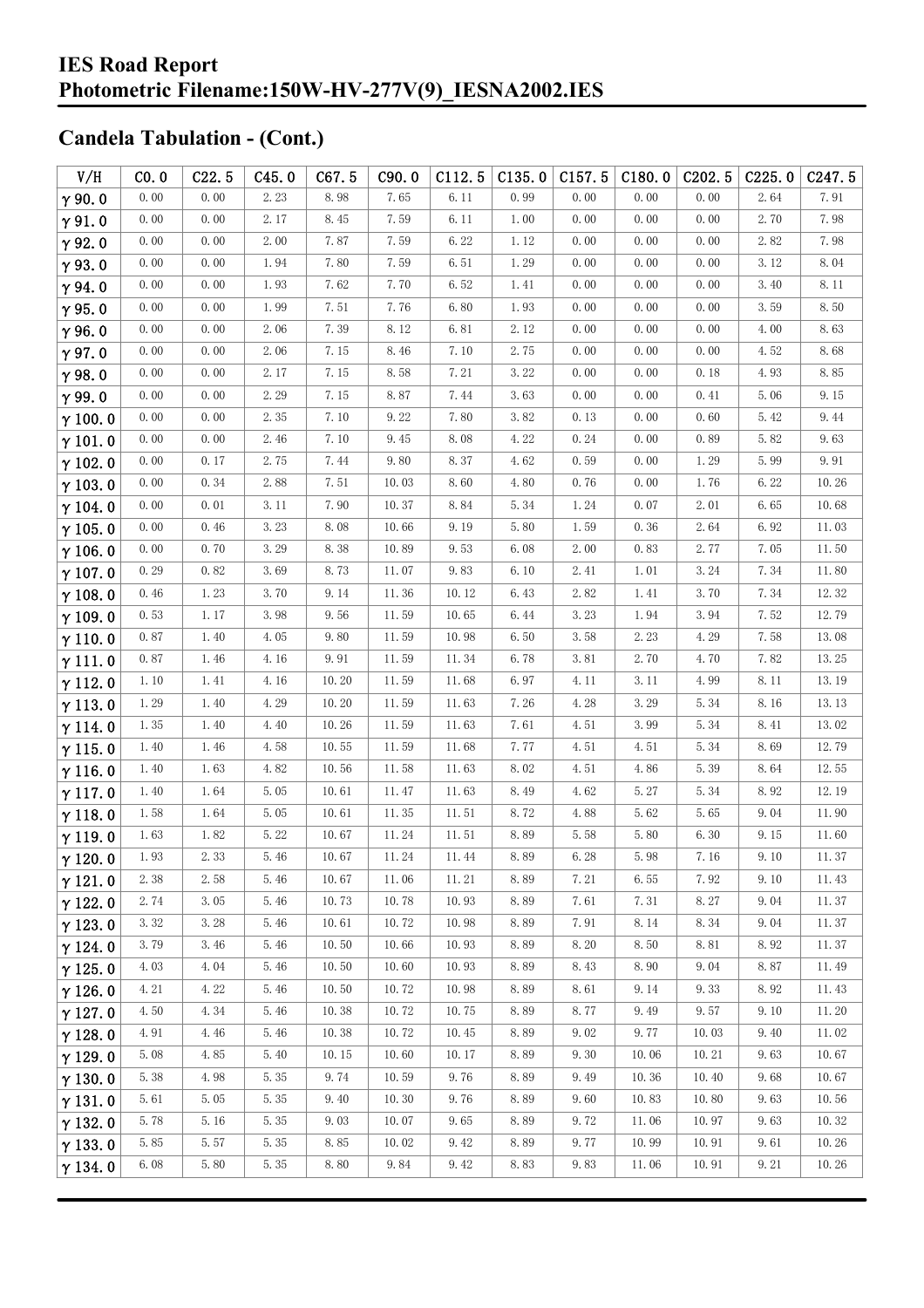| V/H            | CO.0  | C22.5 | C45.0 | C67.5    | C90.0 | C112.5 | C135.0   | C157.5 | C180.0 | C <sub>2</sub> 02.5 | C225.0 | C247.5               |
|----------------|-------|-------|-------|----------|-------|--------|----------|--------|--------|---------------------|--------|----------------------|
| $\gamma$ 135.0 | 6.82  | 5.92  | 5.35  | 8.63     | 9.79  | 9.42   | 8.48     | 9.95   | 11.24  | 10.91               | 9.10   | 10.20                |
| $\gamma$ 136.0 | 7.24  | 5.92  | 5.35  | 8.57     | 9.61  | 9.36   | 8.19     | 10.07  | 11.41  | 10.91               | 8.81   | 10.20                |
| $\gamma$ 137.0 | 7.66  | 5.92  | 5.35  | 8.57     | 9.38  | 9.48   | 7.95     | 10.30  | 11.52  | 10.91               | 8.80   | 10.20                |
| $\gamma$ 138.0 | 7.89  | 6.04  | 5.35  | 8.57     | 9.33  | 9.42   | 7.83     | 10.59  | 11.59  | 10.91               | 8.22   | 10.20                |
| $\gamma$ 139.0 | 6.97  | 5.98  | 5.35  | 8.57     | 9.44  | 9.42   | 7.83     | 10.53  | 11.76  | 10.91               | 8.10   | 10.20                |
| $\gamma$ 140.0 | 7.03  | 6.04  | 5.40  | 8.51     | 9.50  | 9.42   | 7.83     | 10.53  | 11.88  | 10.91               | 8.04   | 10.20                |
| $\gamma$ 141.0 | 8.21  | 6.32  | 5.29  | 8.33     | 9.50  | 9.42   | 7.83     | 10.53  | 12.11  | 10.91               | 8.11   | 10.20                |
| $\gamma$ 142.0 | 8.36  | 6.28  | 5.22  | 8.21     | 9.44  | 9.36   | 7.90     | 10.53  | 12.35  | 10.97               | 8.16   | 10.03                |
| $\gamma$ 143.0 | 8.37  | 6.28  | 5.11  | 7.98     | 9.33  | 9.30   | 8.02     | 10.53  | 12.58  | 10.97               | 8.34   | 10.03                |
| $\gamma$ 144.0 | 8.37  | 6.45  | 4.93  | 7.98     | 9.27  | 9.30   | 8.07     | 10.53  | 12.52  | 11.03               | 8.75   | 10.03                |
| $\gamma$ 145.0 | 8.37  | 6.51  | 4.88  | 7.87     | 9.15  | 9.30   | 8.31     | 10.59  | 12.58  | 11.14               | 8.94   | 10.03                |
| $\gamma$ 146.0 | 8.65  | 6.57  | 5.11  | 7.80     | 8.98  | 9.30   | 8.60     | 10.59  | 12.70  | 11.14               | 9.40   | 10.03                |
| $\gamma$ 147.0 | 8.77  | 6.62  | 5.28  | 7.80     | 8.98  | 9.30   | 8.83     | 10.59  | 12.70  | 11.14               | 9.57   | 9.86                 |
| $\gamma$ 148.0 | 8.89  | 7.03  | 5.57  | 7.85     | 8.98  | 9.30   | 9.12     | 10.65  | 12.70  | 11.14               | 10.11  | 9.86                 |
| $\gamma$ 149.0 | 8.89  | 6.98  | 6.11  | 7.85     | 9.04  | 9.30   | 9.12     | 10.29  | 12.75  | 11.20               | 10.64  | 9.79                 |
| $\gamma$ 150.0 | 8.95  | 6.98  | 6.16  | 7.85     | 8.92  | 9.30   | 9.12     | 10.12  | 12.57  | 10.97               | 10.91  | 9.61                 |
| $\gamma$ 151.0 | 8.89  | 6.87  | 6.45  | 7.85     | 8.87  | 9.30   | 9.12     | 10.12  | 12.27  | 10.97               | 10.86  | 9.37                 |
| $\gamma$ 152.0 | 8.89  | 7.10  | 6.52  | 7.85     | 8.75  | 9.30   | 9.12     | 10.06  | 11.70  | 10.91               | 10.86  | 9.03                 |
| $\gamma$ 153.0 | 8.77  | 7.04  | 6.92  | 8.03     | 8.74  | 9.30   | 9.12     | 9.83   | 11.52  | 10.97               | 10.80  | 9.03                 |
| $\gamma$ 154.0 | 8.72  | 7.04  | 7.05  | 8.04     | 8.51  | 9.25   | 9.18     | 9.72   | 11.17  | 10.84               | 10.68  | 8.91                 |
| $\gamma$ 155.0 | 8.72  | 7.10  | 7.16  | 8.15     | 8.22  | 9.23   | 8.89     | 9.71   | 10.71  | 10.73               | 10.56  | 8.85                 |
| $\gamma$ 156.0 | 8.66  | 7.10  | 7.22  | 8.15     | 8.05  | 9.12   | 8.83     | 9.36   | 10.42  | 10.73               | 10.04  | 8.80                 |
| $\gamma$ 157.0 | 8.43  | 7.10  | 7.39  | 8.27     | 7.70  | 9.12   | 8.82     | 9.36   | 10.35  | 10.20               | 9.80   | 8.73                 |
| $\gamma$ 158.0 | 8.26  | 7.15  | 7.45  | 8.38     | 7.47  | 9.06   | 8.53     | 9.36   | 9.89   | 9.80                | 9.51   | 8.61                 |
| $\gamma$ 159.0 | 8.19  | 7.15  | 7.45  | 8.33     | 7.47  | 8.72   | 8.53     | 9.36   | 9.72   | 9.74                | 9.27   | 8.57                 |
| $\gamma$ 160.0 | 8.13  | 7.21  | 7.74  | 8.33     | 7.59  | 8.36   | 8.48     | 9.36   | 9.71   | 9.68                | 9.15   | 8.57                 |
| $\gamma$ 161.0 | 8.07  | 7.21  | 7.87  | 8.33     | 7.88  | 8.19   | 8.48     | 9.36   | 9.65   | 9.68                | 9.04   | 8.57                 |
| $\gamma$ 162.0 | 8.13  | 7.27  | 7.92  | 8.33     | 8.22  | 8.02   | 8.48     | 9.36   | 9.48   | 9.73                | 9.04   | 8.63                 |
| $\gamma$ 163.0 | 8.07  | 7.39  | 8.15  | 8.33     | 8.46  | 8.02   | 8.48     | 9.36   | 9.36   | 9.61                | 9.04   | 8.63                 |
| $\gamma$ 164.0 | 8.02  | 7.57  | 8.22  | 8.33     | 8.52  | 7.96   | 8.48     | 9.36   | 9.30   | 9.44                | 9.04   | 8.80                 |
| $\gamma$ 165.0 | 8.07  | 7.91  | 8.28  | $8.\,21$ | 8.64  | 7.97   | $8.\,48$ | 9.36   | 9.19   | 9.44                | 9.04   | $8.\,\allowbreak 97$ |
| $\gamma$ 166.0 | 8.02  | 7.92  | 8.51  | 8.21     | 8.57  | 8.27   | 8.54     | 9.37   | 9.19   | 9.44                | 9.17   | 9.10                 |
| $\gamma$ 167.0 | 7.96  | 8.54  | 8.80  | 8.15     | 6.31  | 8.96   | 8.61     | 9.68   | 9.61   | 9.83                | 9.71   | 9.52                 |
| $\gamma$ 168.0 | 8.25  | 9.26  | 9.51  | 8.27     | 9.44  | 9.42   | 9.19     | 10.72  | 10.65  | 10.75               | 10.45  | 10.44                |
| $\gamma$ 169.0 | 8.94  | 9.73  | 9.97  | 8.84     | 9.73  | 9.60   | 9.77     | 11.48  | 11.59  | 11.45               | 10.93  | 10.97                |
| $\gamma$ 170.0 | 9.65  | 10.03 | 10.33 | 8.97     | 10.37 | 10.18  | 10.48    | 11.88  | 12.19  | 12.21               | 11.40  | 11.43                |
| $\gamma$ 171.0 | 10.12 | 10.26 | 10.45 | 8.97     | 10.83 | 10.69  | 10.88    | 11.88  | 12.75  | 12.79               | 11.80  | 11.61                |
| $\gamma$ 172.0 | 10.69 | 10.38 | 10.63 | 9.09     | 11.01 | 10.98  | 11.05    | 11.88  | 12.75  | 12.85               | 11.80  | 11.66                |
| $\gamma$ 173.0 | 10.82 | 10.56 | 10.80 | 9.21     | 11.06 | 11.04  | 10.99    | 11.82  | 12.58  | 12.79               | 11.80  | 11.49                |
| $\gamma$ 174.0 | 11.05 | 10.61 | 10.74 | 9.21     | 11.18 | 11.10  | 10.99    | 11.71  | 12.47  | 12.67               | 11.74  | 11.49                |
| $\gamma$ 175.0 | 11.34 | 10.84 | 10.97 | 9.56     | 11.35 | 11.04  | 10.99    | 11.76  | 12.34  | 12.66               | 11.74  | 11.49                |
| $\gamma$ 176.0 | 11.52 | 10.86 | 11.15 | 9.67     | 11.29 | 11.10  | 11.05    | 11.58  | 11.88  | 12.32               | 11.56  | 11.14                |
| $\gamma$ 177.0 | 11.58 | 10.86 | 11.10 | 9.86     | 10.89 | 10.98  | 10.82    | 11.28  | 11.51  | 11.96               | 11.09  | 11.03                |
| $\gamma$ 178.0 | 11.58 | 10.97 | 11.15 | 9.86     | 10.66 | 10.80  | 10.75    | 10.82  | 11.17  | 11.67               | 10.86  | 10.90                |
| $\gamma$ 179.0 | 11.58 | 11.09 | 11.21 | 9.86     | 10.14 | 10.50  | 10.64    | 10.65  | 10.76  | 11.50               | 10.80  | 10.86                |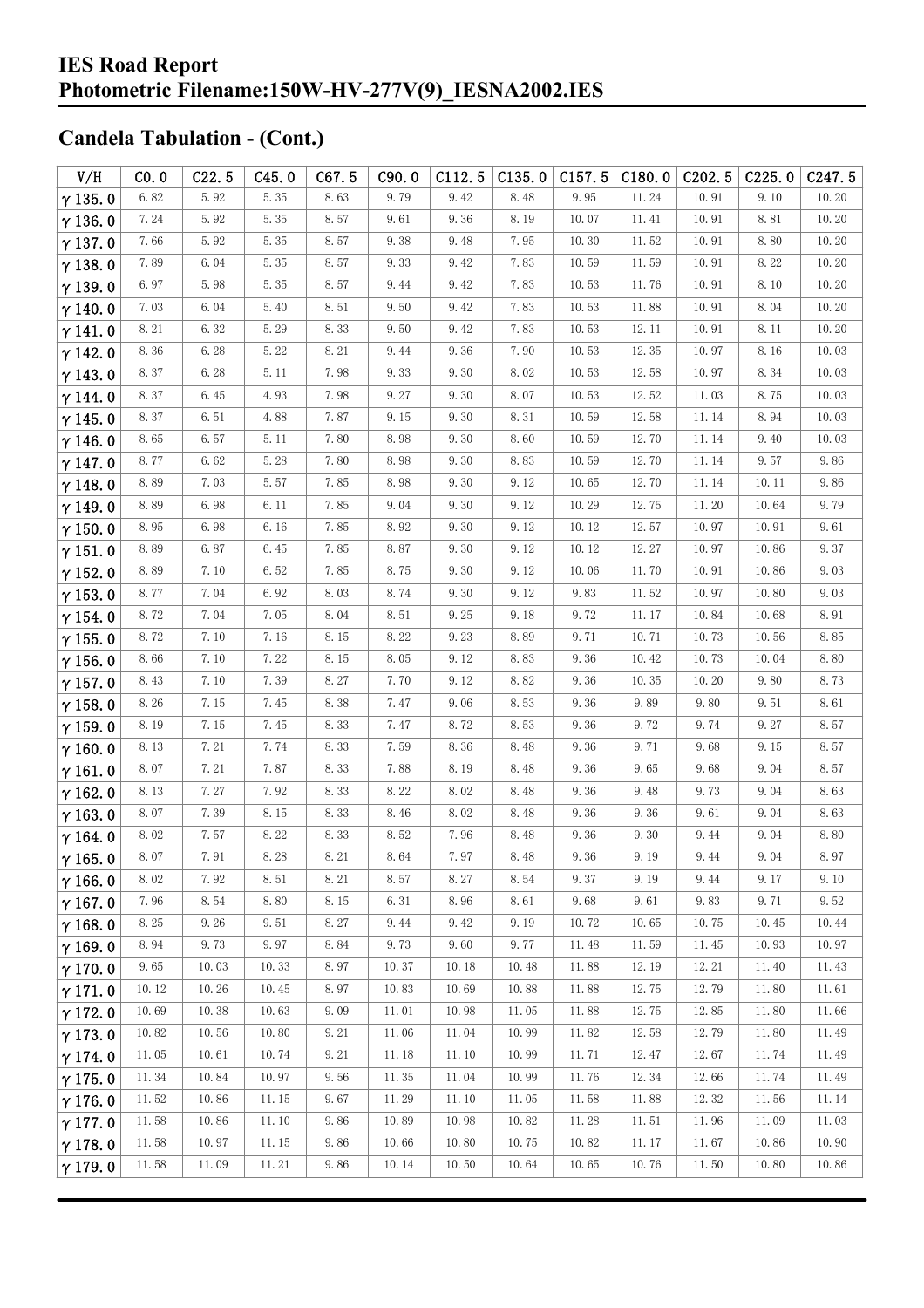| V/H            | CO.0               | C22.5   | C45.0   | C67.5   | C90.0 | C112.5 | C135.0 | C157.5 | C180.0 | C <sub>2</sub> 02.5 | C225.0 | C <sub>247.5</sub> |
|----------------|--------------------|---------|---------|---------|-------|--------|--------|--------|--------|---------------------|--------|--------------------|
| $\gamma$ 180.0 | 11.59              | 11.59   | 11.59   | 11.59   | 11.59 | 11.59  | 11.59  | 11.59  | 11.59  | 11.59               | 11.59  | 11.59              |
| V/H            | C <sub>270.0</sub> | C292.5  | C315.0  | C337.5  |       |        |        |        |        |                     |        |                    |
| $\gamma$ 0.0   | 5246.68            | 5246.68 | 5246.68 | 5246.68 |       |        |        |        |        |                     |        |                    |
| $\gamma$ 1.0   | 5250.37            | 5275.19 | 5297.20 | 5312.84 |       |        |        |        |        |                     |        |                    |
| $\gamma$ 2.0   | 5249.84            | 5299.50 | 5344.06 | 5372.64 |       |        |        |        |        |                     |        |                    |
| $\gamma$ 3.0   | 5241.09            | 5323.14 | 5388.45 | 5431.35 |       |        |        |        |        |                     |        |                    |
| $\gamma$ 4.0   | 5229.03            | 5347.96 | 5431.40 | 5485.89 |       |        |        |        |        |                     |        |                    |
| $\gamma$ 5.0   | 5223.99            | 5373.86 | 5473.99 | 5538.55 |       |        |        |        |        |                     |        |                    |
| $\gamma$ 6.0   | 5222.69            | 5396.17 | 5513.10 | 5593.05 |       |        |        |        |        |                     |        |                    |
| $\gamma$ 7.0   | 5220.80            | 5416.38 | 5551.87 | 5645.21 |       |        |        |        |        |                     |        |                    |
| $\gamma$ 8.0   | 5218.93            | 5436.49 | 5589.79 | 5693.31 |       |        |        |        |        |                     |        |                    |
| $\gamma$ 9.0   | 5215.16            | 5460.51 | 5626.04 | 5733.59 |       |        |        |        |        |                     |        |                    |
| $\gamma$ 10.0  | 5215.74            | 5481.45 | 5663.62 | 5771.78 |       |        |        |        |        |                     |        |                    |
| $\gamma$ 11.0  | 5222.63            | 5499.94 | 5701.95 | 5810.14 |       |        |        |        |        |                     |        |                    |
| $\gamma$ 12.0  | 5232.71            | 5525.80 | 5738.93 | 5851.23 |       |        |        |        |        |                     |        |                    |
| $\gamma$ 13.0  | 5239.72            | 5559.49 | 5777.89 | 5892.29 |       |        |        |        |        |                     |        |                    |
| $\gamma$ 14.0  | 5244.62            | 5594.53 | 5816.14 | 5933.75 |       |        |        |        |        |                     |        |                    |
| $\gamma$ 15.0  | 5250.44            | 5626.54 | 5850.49 | 5970.17 |       |        |        |        |        |                     |        |                    |
| $\gamma$ 16.0  | 5259.03            | 5658.77 | 5882.48 | 6004.17 |       |        |        |        |        |                     |        |                    |
| $\gamma$ 17.0  | 5271.08            | 5690.79 | 5912.35 | 6036.64 |       |        |        |        |        |                     |        |                    |
| $\gamma$ 18.0  | 5284.54            | 5721.42 | 5945.01 | 6070.60 |       |        |        |        |        |                     |        |                    |
| $\gamma$ 19.0  | 5301.97            | 5751.00 | 5977.87 | 6102.89 |       |        |        |        |        |                     |        |                    |
| $\gamma$ 20.0  | 5326.13            | 5776.10 | 6008.74 | 6133.05 |       |        |        |        |        |                     |        |                    |
| $\gamma$ 21.0  | 5351.32            | 5804.46 | 6038.13 | 6162.48 |       |        |        |        |        |                     |        |                    |
| $\gamma$ 22.0  | 5382.33            | 5835.05 | 6066.89 | 6193.93 |       |        |        |        |        |                     |        |                    |
| $\gamma$ 23.0  | 5414.77            | 5863.91 | 6095.97 | 6230.54 |       |        |        |        |        |                     |        |                    |
| $\gamma$ 24.0  | 5448.48            | 5893.27 | 6122.39 | 6269.60 |       |        |        |        |        |                     |        |                    |
| $\gamma$ 25.0  | 5476.23            | 5920.91 | 6146.21 | 6305.05 |       |        |        |        |        |                     |        |                    |
| $\gamma$ 26.0  | 5506.41            | 5950.57 | 6168.68 | 6336.21 |       |        |        |        |        |                     |        |                    |
| $\gamma$ 27.0  | 5541.87            | 5981.36 | 6183.16 | 6361.64 |       |        |        |        |        |                     |        |                    |
| $\gamma$ 28.0  | 5577.91            | 6012.27 | 6197.65 | 6382.61 |       |        |        |        |        |                     |        |                    |
| $\gamma$ 29.0  | 5616.93            | 6043.34 | 6211.84 | 6399.50 |       |        |        |        |        |                     |        |                    |
| $\gamma$ 30.0  | 5650.26            | 6067.74 | 6222.79 | 6410.50 |       |        |        |        |        |                     |        |                    |
| $\gamma$ 31.0  | 5681.93            | 6091.88 | 6234.25 | 6413.78 |       |        |        |        |        |                     |        |                    |
| $\gamma$ 32.0  | 5718.54            | 6113.77 | 6250.58 | 6405.74 |       |        |        |        |        |                     |        |                    |
| $\gamma$ 33.0  | 5748.87            | 6132.47 | 6265.52 | 6387.04 |       |        |        |        |        |                     |        |                    |
| $\gamma$ 34.0  | 5775.47            | 6148.60 | 6271.19 | 6363.33 |       |        |        |        |        |                     |        |                    |
| $\gamma$ 35.0  | 5802.35            | 6164.03 | 6273.22 | 6337.09 |       |        |        |        |        |                     |        |                    |
| $\gamma$ 36.0  | 5824.01            | 6177.48 | 6269.47 | 6305.12 |       |        |        |        |        |                     |        |                    |
| $\gamma$ 37.0  | 5845.14            | 6186.85 | 6260.09 | 6271.16 |       |        |        |        |        |                     |        |                    |
| $\gamma$ 38.0  | 5863.25            | 6199.65 | 6242.69 | 6231.03 |       |        |        |        |        |                     |        |                    |
| $\gamma$ 39.0  | 5879.89            | 6216.31 | 6224.71 | 6189.79 |       |        |        |        |        |                     |        |                    |
| $\gamma$ 40.0  | 5890.29            | 6236.62 | 6208.63 | 6139.38 |       |        |        |        |        |                     |        |                    |
| $\gamma$ 41.0  | 5902.34            | 6254.82 | 6193.20 | 6076.77 |       |        |        |        |        |                     |        |                    |
| $\gamma$ 42.0  | 5915.44            | 6270.65 | 6176.16 | 6017.42 |       |        |        |        |        |                     |        |                    |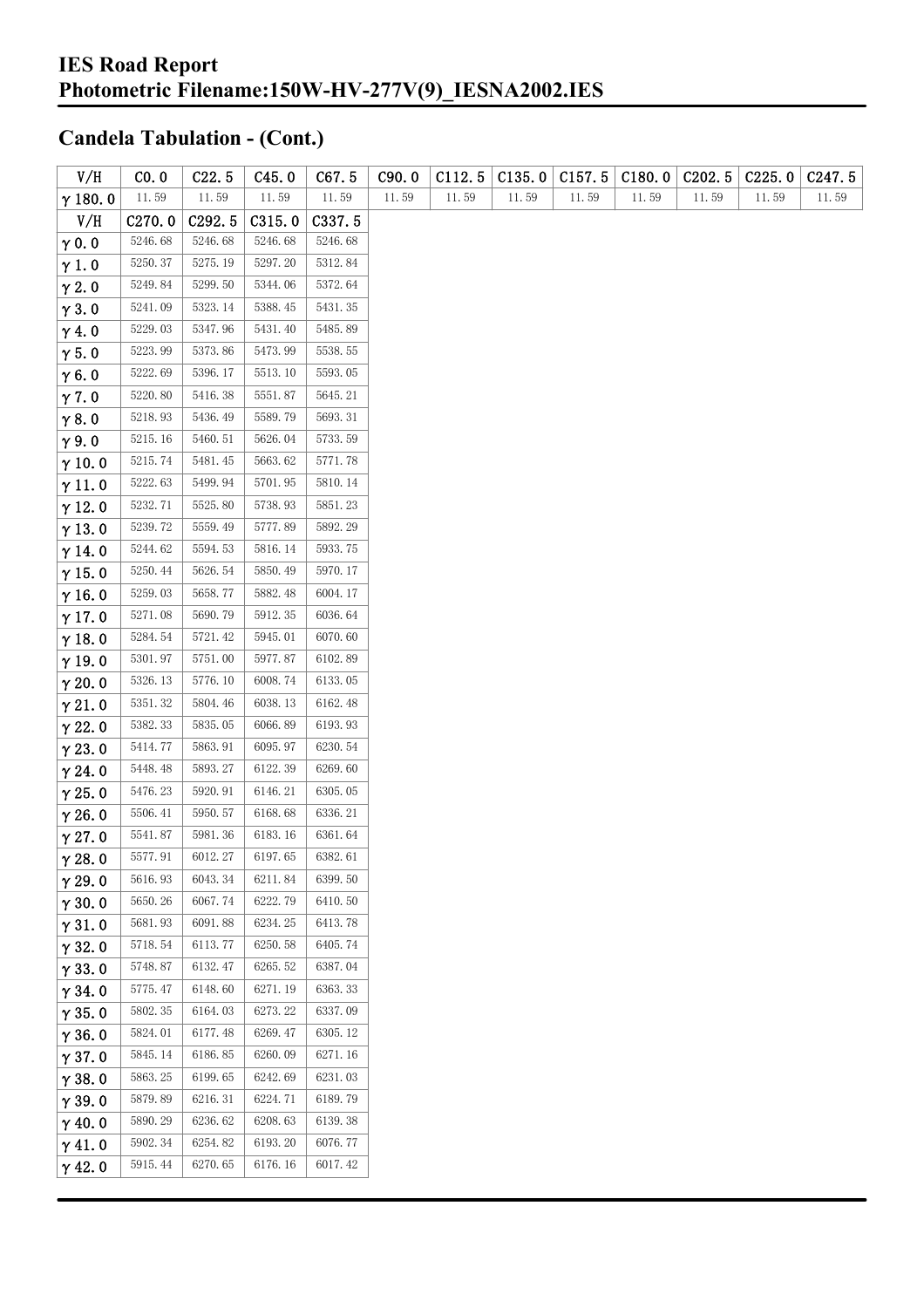| V/H            | C270.0  | C292.5  | C315.0  | C337.5  |
|----------------|---------|---------|---------|---------|
| $\gamma$ 43.0  | 5928.22 | 6282.52 | 6165.03 | 5954.48 |
| $\gamma$ 44.0  | 5929.65 | 6289.52 | 6154.11 | 5887.11 |
| $\gamma$ 45. 0 | 5928.42 | 6298.49 | 6140.51 | 5808.70 |
| γ46.0          | 5919.05 | 6303.52 | 6129.98 | 5720.34 |
| $\gamma$ 47.0  | 5916.49 | 6310.48 | 6117.92 | 5617.44 |
| $\gamma$ 48.0  | 5917.65 | 6302.38 | 6102.11 | 5505.35 |
| γ49.0          | 5923.96 | 6288.53 | 6075.52 | 5381.68 |
| $\gamma$ 50. 0 | 5929.02 | 6272.85 | 6044.19 | 5257.59 |
| $\gamma$ 51.0  | 5932.78 | 6255.19 | 5996.18 | 5127.78 |
| $\gamma$ 52. 0 | 5927.17 | 6240.33 | 5926.47 | 4988.62 |
| $\gamma$ 53.0  | 5925.89 | 6221.44 | 5859.26 | 4855.08 |
| $\gamma$ 54. 0 | 5918.46 | 6191.55 | 5784.57 | 4712.37 |
| $\gamma$ 55.0  | 5912.07 | 6159.92 | 5698.72 | 4566.67 |
| γ56.0          | 5893.36 | 6128.79 | 5610.03 | 4414.85 |
| γ57.0          | 5866.13 | 6092.75 | 5513.66 | 4237.75 |
| $\gamma$ 58.0  | 5832.09 | 6043.46 | 5422.25 | 4026.44 |
| $\gamma$ 59.0  | 5805.10 | 5997.58 | 5321.96 | 3759.56 |
| γ60.0          | 5776.32 | 5937.78 | 5210.59 | 3424.37 |
| $\gamma$ 61. 0 | 5745.89 | 5874.61 | 5087.22 | 3031.28 |
| $\gamma$ 62. 0 | 5720.12 | 5804.98 | 4944.48 | 2618.54 |
| $\gamma$ 63.0  | 5697.46 | 5732.91 | 4788.68 | 2206.82 |
| γ64.0          | 5681.41 | 5655.25 | 4613.85 | 1803.67 |
| γ65.0          | 5666.27 | 5578.82 | 4408.41 | 1459.57 |
| γ66.0          | 5643.04 | 5496.99 | 4164.68 | 1116.17 |
| $\gamma$ 67. 0 | 5618.04 | 5407.30 | 3886.46 | 815.27  |
| γ68.0          | 5588.24 | 5301.11 | 3570.95 | 576.83  |
| γ69.0          | 5560.46 | 5187.19 | 3221.56 | 422.37  |
| $\gamma$ 70.0  | 5537.72 | 5062.12 | 2871.06 | 306.98  |
| $\gamma$ 71.0  | 5510.25 | 4935.47 | 2508.18 | 229.17  |
| $\gamma$ 72.0  | 5433.45 | 4802.49 | 2146.69 | 187.42  |
| 73.0           | 5222.86 | 4662.28 | 1853.04 | 167.51  |
| $\gamma$ 74.0  | 4824.53 | 4500.28 | 1560.64 | 152.60  |
| $\gamma$ 75.0  | 4024.75 | 4306.98 | 1268.23 | 138.30  |
| $\gamma$ 76.0  | 3320.83 | 3891.65 | 1011.75 | 123.14  |
| $\gamma$ 77. 0 | 2682.58 | 3403.82 | 741.44  | 106.38  |
| $\gamma$ 78.0  | 2375.04 | 2915.96 | 509.51  | 94.05   |
| $\gamma$ 79.0  | 2011.36 | 2511.90 | 256.50  | 83.06   |
| γ80.0          | 1537.56 | 1910.41 | 134.50  | 67.70   |
| γ81.0          | 1061.93 | 1439.97 | 90.50   | 46.63   |
| γ82.0          | 586.30  | 972.09  | 67.75   | 26.08   |
| $\gamma$ 83. O | 378.73  | 553.93  | 42.61   | 9.69    |
| γ84.0          | 186.85  | 271.07  | 20. 15  | 4.35    |
| γ85.0          | 48.76   | 107.64  | 9.95    | 3.53    |
| $\gamma$ 86.0  | 20.32   | 29.34   | 7.74    | 2.31    |
| γ87.0          | 15.04   | 14.95   | 5.40    | 0.91    |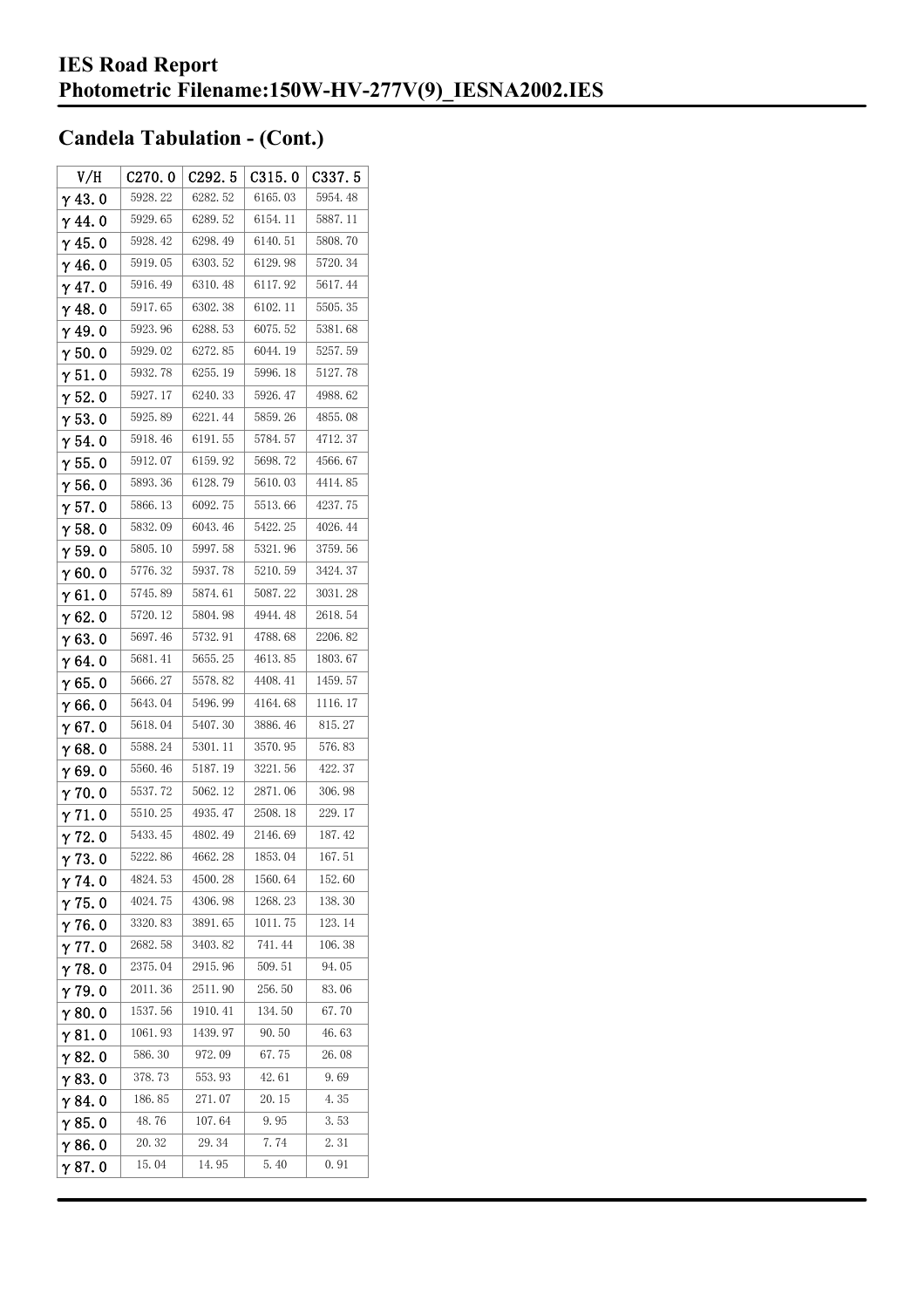| V/H             | C270.0 | C292.5 | C315.0 | C337.5 |
|-----------------|--------|--------|--------|--------|
| $\gamma$ 88.0   | 12.34  | 10.06  | 3.22   | 0.01   |
| γ89.0           | 9.53   | 8.66   | 2.46   | 0.00   |
| $\gamma$ 90.0   | 9.15   | 8.03   | 2.10   | 0.00   |
| $\gamma$ 91.0   | 8.87   | 7.62   | 1.93   | 0.00   |
| γ92.0           | 8.81   | 7.33   | 1.93   | 0.00   |
| $\gamma$ 93. 0  | 8.81   | 7.15   | 1.82   | 0.00   |
| $\gamma$ 94.0   | 8.87   | 7.10   | 1.70   | 0.00   |
| $\gamma$ 95.0   | 8.98   | 6.92   | 1.69   | 0.00   |
| γ96.0           | 9.10   | 6.81   | 1.69   | 0.00   |
| $\gamma$ 97.0   | 9.61   | 6.85   | 1.69   | 0.00   |
| $\gamma$ 98.0   | 9.79   | 6.62   | 1.69   | 0.00   |
| γ99.0           | 10.23  | 6.62   | 1.69   | 0.00   |
| $\gamma$ 100. 0 | 10.60  | 6.62   | 1.86   | 0.00   |
| $\gamma$ 101.0  | 10.89  | 6.74   | 2.22   | 0.00   |
| $\gamma$ 102.0  | 11.12  | 6.97   | 2.22   | 0.00   |
| $\gamma$ 103. 0 | 11.64  | 7.03   | 2.28   | 0.17   |
| $\gamma$ 104. 0 | 12.39  | 7.60   | 2.51   | 0.34   |
| $\gamma$ 105.0  | 12.80  | 7.79   | 2.58   | 0.46   |
| γ106.0          | 13.20  | 8.13   | 2.81   | 0.53   |
| $\gamma$ 107. 0 | 13.66  | 8.59   | 3.04   | 0.82   |
| $\gamma$ 108. 0 | 14.02  | 8.66   | 3.22   | 0.99   |
| $\gamma$ 109. 0 | 14.25  | 8.95   | 3.22   | 1.12   |
| $\gamma$ 110. 0 | 14.48  | 9.29   | 3.34   | 1.17   |
| γ111.0          | 14.65  | 9.65   | 3.39   | 1.29   |
| $\gamma$ 112. 0 | 14.77  | 9.82   | 3.62   | 1.46   |
| $\gamma$ 113. 0 | 14.83  | 9.82   | 3.98   | 1.46   |
| γ 114. 0        | 15.00  | 9.82   | 4.15   | 1.58   |
| $\gamma$ 115.0  | 15.24  | 9.82   | 4.21   | 1.52   |
| γ116.0          | 15.24  | 9.82   | 4.27   | 1.52   |
| γ 117. 0        | 15.24  | 9.82   | 4.55   | 1.52   |
| $\gamma$ 118.0  | 15.24  | 9.82   | 4.80   | 1.58   |
| $\gamma$ 119.0  | 15.12  | 9.82   | 5.08   | 1.92   |
| $\gamma$ 120. 0 | 15.07  | 9.82   | 5.08   | 2.56   |
| $\gamma$ 121.0  | 15.01  | 9. 82  | 5.14   | 2.92   |
| $\gamma$ 122.0  | 14.89  | 9.71   | 5.32   | 3.27   |
| $\gamma$ 123.0  | 14.60  | 9.65   | 5.27   | 3.45   |
| $\gamma$ 124. 0 | 14.55  | 9.65   | 5.27   | 3.62   |
| γ 125. 0        | 14.43  | 9.65   | 5.04   | 3.92   |
| $\gamma$ 126.0  | 14.42  | 9.65   | 4.85   | 4.15   |
| $\gamma$ 127. 0 | 14.42  | 9.71   | 4.85   | 4.27   |
| $\gamma$ 128. 0 | 14.26  | 9.42   | 4.85   | 4.57   |
| γ 129. 0        | 14.09  | 9.30   | 4.85   | 4.62   |
| $\gamma$ 130. 0 | 13.63  | 8.96   | 4.85   | 4.74   |
| γ131.0          | 13.39  | 8.67   | 4.85   | 4.91   |
| $\gamma$ 132. 0 | 13.04  | 8.54   | 4.85   | 5.15   |
|                 |        |        |        |        |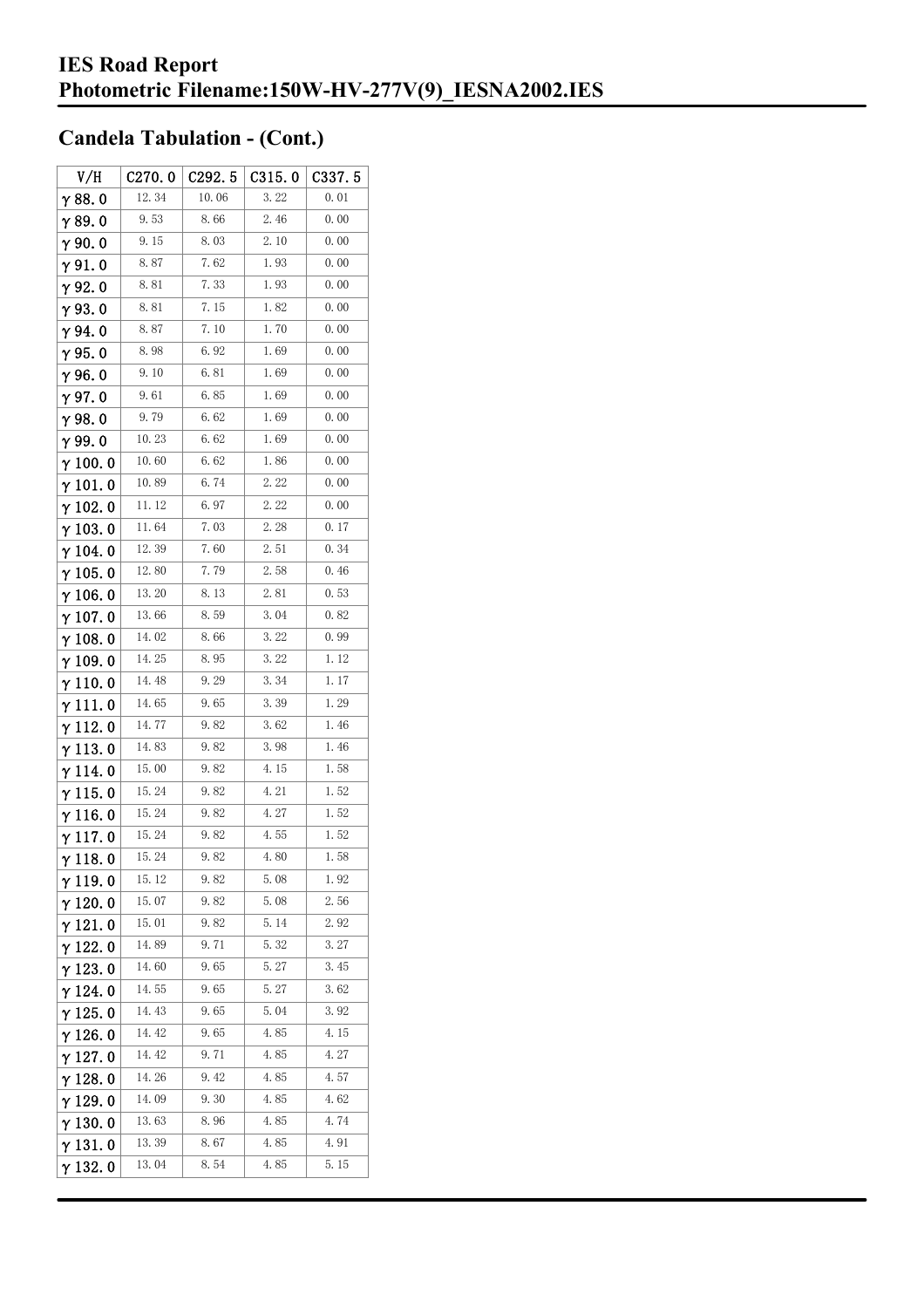| V/H             | C270.0 | C292.5 | C315.0 | C337.5 |
|-----------------|--------|--------|--------|--------|
| $\gamma$ 133.0  | 12.70  | 8.37   | 4.85   | 5.38   |
| $\gamma$ 134.0  | 12.41  | 8.26   | 4.85   | 5.32   |
| $\gamma$ 135. 0 | 12.22  | 8.08   | 4.85   | 5.89   |
| $\gamma$ 136.0  | 12.22  | 8.03   | 4.85   | 6.03   |
| $\gamma$ 137.0  | 11.99  | 8.02   | 4.85   | 5.91   |
| $\gamma$ 138.0  | 11.76  | 8.07   | 4.85   | 5.85   |
| γ139.0          | 11.59  | 7.97   | 4.91   | 6.43   |
| $\gamma$ 140. 0 | 11.53  | 7.79   | 5.03   | 6.55   |
| $\gamma$ 141.0  | 11.30  | 7.44   | 5.03   | 6.67   |
| $\gamma$ 142. 0 | 11.12  | 7.04   | 5.14   | 6.67   |
| $\gamma$ 143.0  | 10.79  | 6.81   | 5.31   | 6.67   |
| $\gamma$ 144. 0 | 10.66  | 6.68   | 5.44   | 6.67   |
| $\gamma$ 145. 0 | 10.55  | 6.39   | 5.55   | 6.67   |
| γ146.0          | 10.32  | 6.39   | 5.96   | 6.44   |
| γ147.0          | 10.26  | 6.34   | 6.03   | 6.44   |
| $\gamma$ 148. 0 | 10.09  | 6.34   | 6.37   | 6.44   |
| γ 149. 0        | 10.03  | 6.34   | 6.72   | 6.61   |
| $\gamma$ 150. 0 | 9.97   | 6.34   | 7.01   | 6.84   |
| $\gamma$ 151.0  | 9.80   | 6.34   | 7.36   | 7.03   |
| $\gamma$ 152. 0 | 9.33   | 6.39   | 7.49   | 7.14   |
| $\gamma$ 153. 0 | 8.82   | 6.45   | 7.89   | 7.31   |
| $\gamma$ 154. 0 | 8.41   | 6.57   | 8.02   | 7.37   |
| $\gamma$ 155. 0 | 8.06   | 6.85   | 8.02   | 7.43   |
| $\gamma$ 156. 0 | 7.88   | 6.97   | 8.07   | 7.37   |
| $\gamma$ 157. 0 | 7.82   | 7. 14  | 8.19   | 7.43   |
| $\gamma$ 158. 0 | 7.88   | 7.27   | 8.13   | 7.43   |
| $\gamma$ 159.0  | 7.88   | 7.33   | 8.25   | 7.49   |
| $\gamma$ 160.0  | 8.11   | 7.38   | 8.36   | 7.60   |
| $\gamma$ 161. 0 | 8.28   | 7.44   | 8.36   | 7.67   |
| $\gamma$ 162.0  | 8.28   | 7.66   | 8.48   | 7.79   |
| $\gamma$ 163.0  | 8.28   | 7.79   | 8.76   | 7.96   |
| $\gamma$ 164. 0 | 8.28   | 7.84   | 8.77   | 8.02   |
| $\gamma$ 165. 0 | 8.28   | 7.90   | 8.89   | 7.96   |
| $\gamma$ 166.0  | 8.28   | 8.07   | 9.06   | 8.02   |
| $\gamma$ 167.0  | 8.68   | 8.25   | 9.46   | 7.90   |
| $\gamma$ 168. 0 | 8.98   | 8.66   | 9.88   | 8.66   |
| $\gamma$ 169.0  | 9.32   | 9.05   | 10.51  | 9.46   |
| $\gamma$ 170.0  | 9.56   | 9.18   | 10.58  | 10.28  |
| $\gamma$ 171. 0 | 9.67   | 9.58   | 10.81  | 10.65  |
| $\gamma$ 172. 0 | 9.96   | 9.76   | 10.99  | 10.76  |
| $\gamma$ 173.0  | 10.13  | 9.82   | 11.05  | 10.76  |
| γ 174. 0        | 10.32  | 10.11  | 11.17  | 10.76  |
| $\gamma$ 175. 0 | 10.26  | 10.45  | 11.28  | 10.89  |
| $\gamma$ 176.0  | 10.26  | 10.74  | 11.22  | 10.83  |
| γ177.0          | 10.09  | 10.87  | 11.28  | 10.83  |